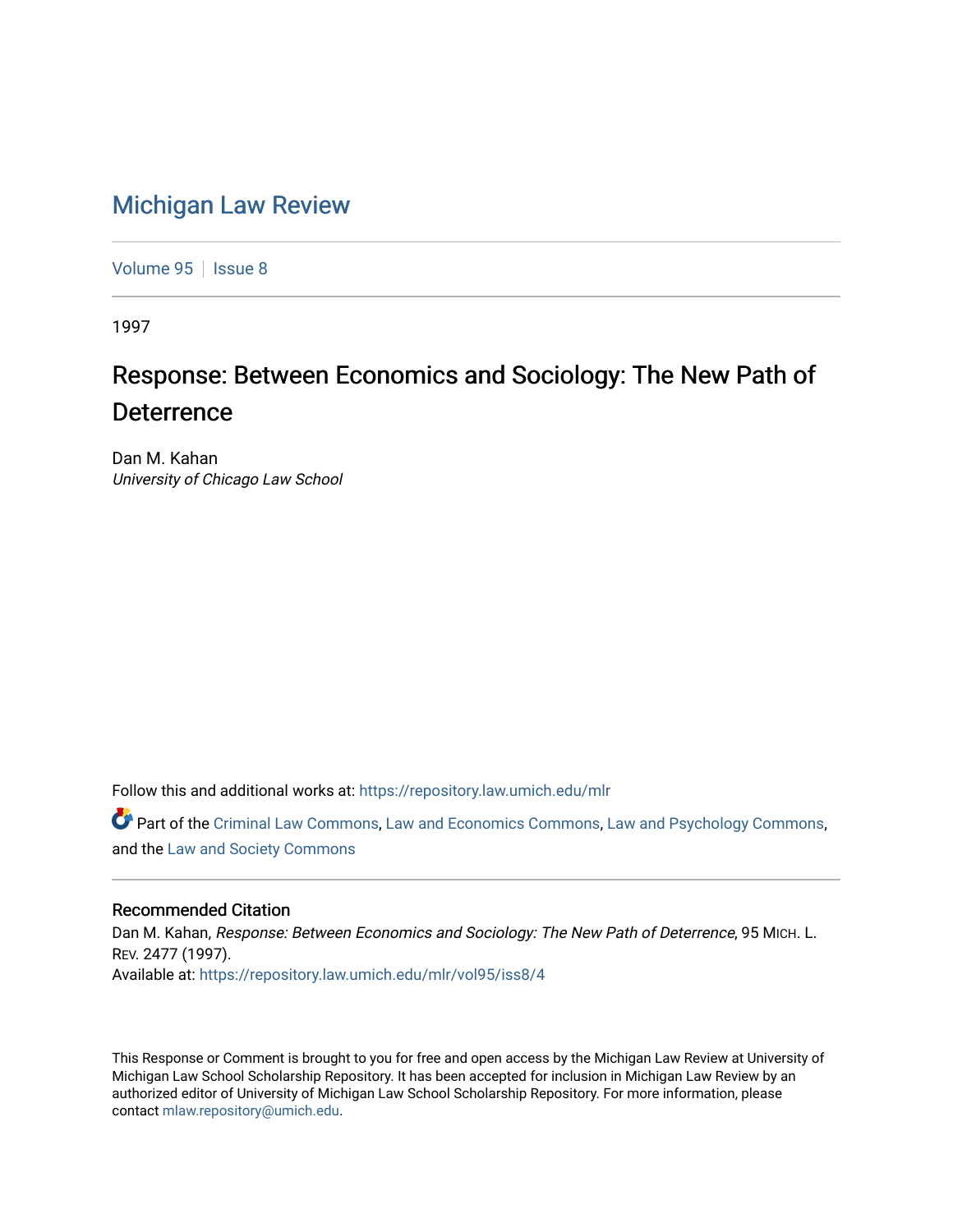# BETWEEN ECONOMICS AND SOCIOLOGY: THE NEW PATH OF DETERRENCE

# Dan M. Kahan\*

The explosive collision of economics and sociology has long illuminated the landscape of deterrence theory. It is a debate as hopeless as it is spectacular.

Economics is practical but thin. Starting from the simple premise that individuals rationally maximize their utility, economics generates a robust schedule of prescriptions  $-$  from the appropriate size of criminal penalties, $\frac{1}{1}$  to the optimal form of criminal punishments,<sup>2</sup> to the most efficient mix of private and public investments in deterrence.3 Yet it is the very economy of economics that ultimately subverts it: its account of human motivations is too simplistic to be believable, and it generates policies too severe to be just.

Sociology is rich but impractical. Absorbing all the complexity of the world as it is, it supplies breathtakingly elaborate accounts of why individuals turn to crime  $-$  from the criminogenic properties of poverty to the self-reinforcing culture of criminality. $\frac{3}{4}$  But this elaborate account yields little usable policy guidance; by now it's clear that our society has neither the political will nor the socialscientific know-how to eradicate the "root causes" of crime.

What's needed is a third way, one that combines the virtues of both economics and sociology without succumbing to the vices of either. If such an approach cannot be fashioned, the idea of deterrence might continue to function as a politically charged creed or as an absorbing focus for abstract formal models, but it will cease to

1. See, e.g., Gary S. Becker, Crime and Punishment: An Economic Approach, 76 J. PoL. Econ. 169, 191-93 (1968); George J. Stigler, The Optimum Enforcement of Laws, 78 J. Pol. ECON. 526, 530-31 (1970).

2. See, e.g., John R. Lott, Jr., Do We Punish High Income Criminals Too Heavily?, 30 Econ. InQUIRY 583 (1992); Joel Waldfogel, Are Fines and Prison Terms Used Efficiently? Evidence on Federal Fraud Offenders, 38 J.L. & ECON. 107 (1995).

3. See, e.g., Omri Ben-Shahar & Alon Hare!, Blaming the Victim: Optimal Incentives for Private Precautions Against Crime, 11 J.L. Econ. & Org. 434 (1995); Keith N. Hylton, Optimal Law Enforcement and Victim Precaution, 27 RAND J. ECON. 197 (1996).

4. See generally RUTH ROSNER KORNHAUSER, SOCIAL SOURCES OF DELINQUENCY: AN APPRAISAL OF ANALYTIC MODELS 21-50 (1978) (surveying the sociological theories of delinquency).

<sup>\*</sup> Professor of Law, University of Chicago Law School. B.A. 1986, Middlebury; J.D. 1989, Harvard. - Ed. I am grateful to the Russell J. Parsons Fund and the Jerome S. Weiss Fund for Faculty Research at the University of Chicago Law School for generous financial support, and to Neal Katyal for comments.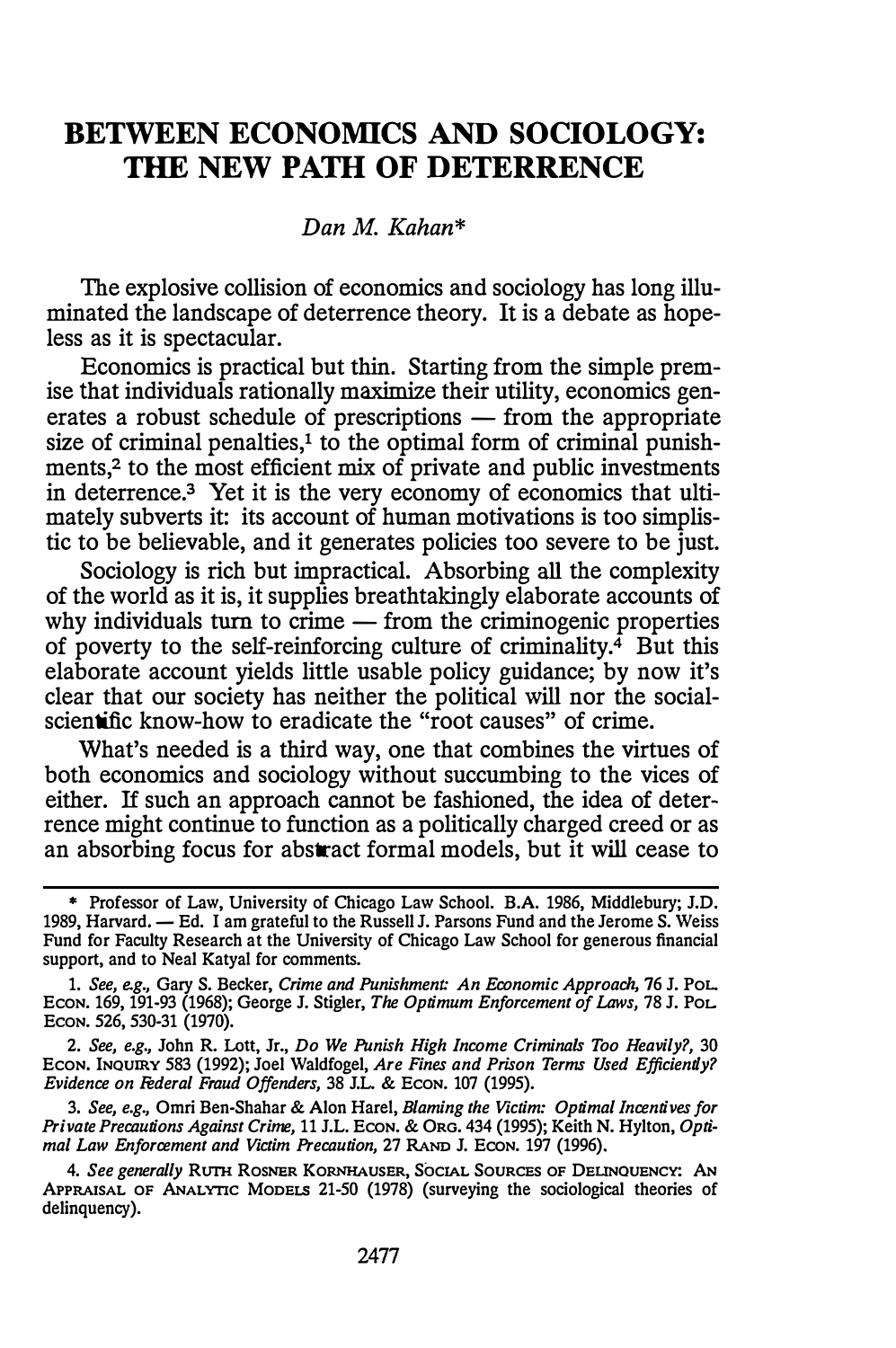furnish a practical framework for solving America's crime problem on morally acceptable terms.

My goal in this essay is to call attention to an emerging body of criminal-law scholarship that I believe has the potential to chart a new course between sociology and economics. These works seek to enrich the standard economic conception of deterrence through attention to social norms, a concept that has figured prominently in other fields of law.5 Although they employ a diverse array of terms - from "social organization,"<sup>6</sup> to "moral credibility,"<sup>7</sup> to "social meaning,"<sup>8</sup> to "social influence"<sup>9</sup> - these works all stress the influence between law and shared values as an important explanation for the extent of crime.

My primary motive for grouping these works together, however, is political, not conceptual. By focusing on how law can be used to regulate norms, the new deterrence scholarship can be used to identify morally acceptable and politically feasible alternatives to the severe punishments that dominate contemporary criminal law. The public demand for such punishments stems from deep-seated political, ideological, and even psychological dynamics.10 Merely criticizing the economic theory of crime does nothing to satisfy the public-opinion forces that generate that conception's "get tough" brand of deterrence.11 Thus, unlike critiques that are content merely to show that severe penalties  $won't$  work, the new deterrence scholarship aims to identify policies that will, because of their positive effect on the social conditions that cause crime. Between

5. The emergence of interest in social norms within the legal academy can be trace Ellickson. See ROBERT C. ELLICKSON, ORDER WITHOUT LAW: HOW NEIGHBORS SETTLE DISPUTES (1991). Indeed, Ellickson himself examines the connection between norms of order and crime in Robert C. Ellickson, Controlling Chronic Misconduct in City Spaces: Of Panhandlers, Skid Rows, and Public-Space Zoning, 105 YALE L.J. 1165 (1996).

6. E.g., Tracey L. Meares, Social Organization and Drug Law Enforcement passim (July 29, 1997) (unpublished manuscript, on file with author).

7. E.g., PAUL H. ROBINSON & JOHN M. DARLEY, JUSTICE, LIABILITY, AND BLAME: COM-MUNITY VIEWS AND THE CRIMINAL LAW 201-02 (1995) [hereinafter ROBINSON & DARLEY, JUSTICE, LIABILITY, AND BLAME]; Paul H. Robinson & John M. Darley, The Utility of Desert, 91 Nw. U. L. REv. 453, 457-58, 477-88, 494-99 (1997) (hereinafter Robinson & Darley, The Utility of Desert].

8. E.g., Dan M. Kahan, What Do Alternative Sanctions Mean?, 63 U. Cm. L. REV. 591, 594, 606-30, 650, 653 (1996); Lawrence Lessig, The Regulation of Social Meaning, 62 U. Cm. L. REv. 943 passim (1995).

9. E.g., Dan M. Kahan, Social Influence, Social Meaning, and Deterrence, 83 VA. L. REV. 349 passim (1997); see also Edward L. Glaeser et al., Crime and Social Interactions, 111 Q.J. ECON. 507 (1996).

10. See generally Sara Sun Beale, What's Law Got to Do with It? The Political, Social, Psychological and Other Non-Legal Factors Influencing the Development of (Federal) Criminal Law, 1 BUFF. CRIM. L. REV. 23 (1997) (developing a theory to explain public demand for excessive severity in criminal law).

11. See generally Samuel H. Pillsbury, Why Are We Ignored? The Peculiar Place of Experts in the Current Debate About Crime and Justice, 31 CRIM. L. BULL. 305 (1995) (criticizing criminal-justice experts for failing to take account of public sensibilities).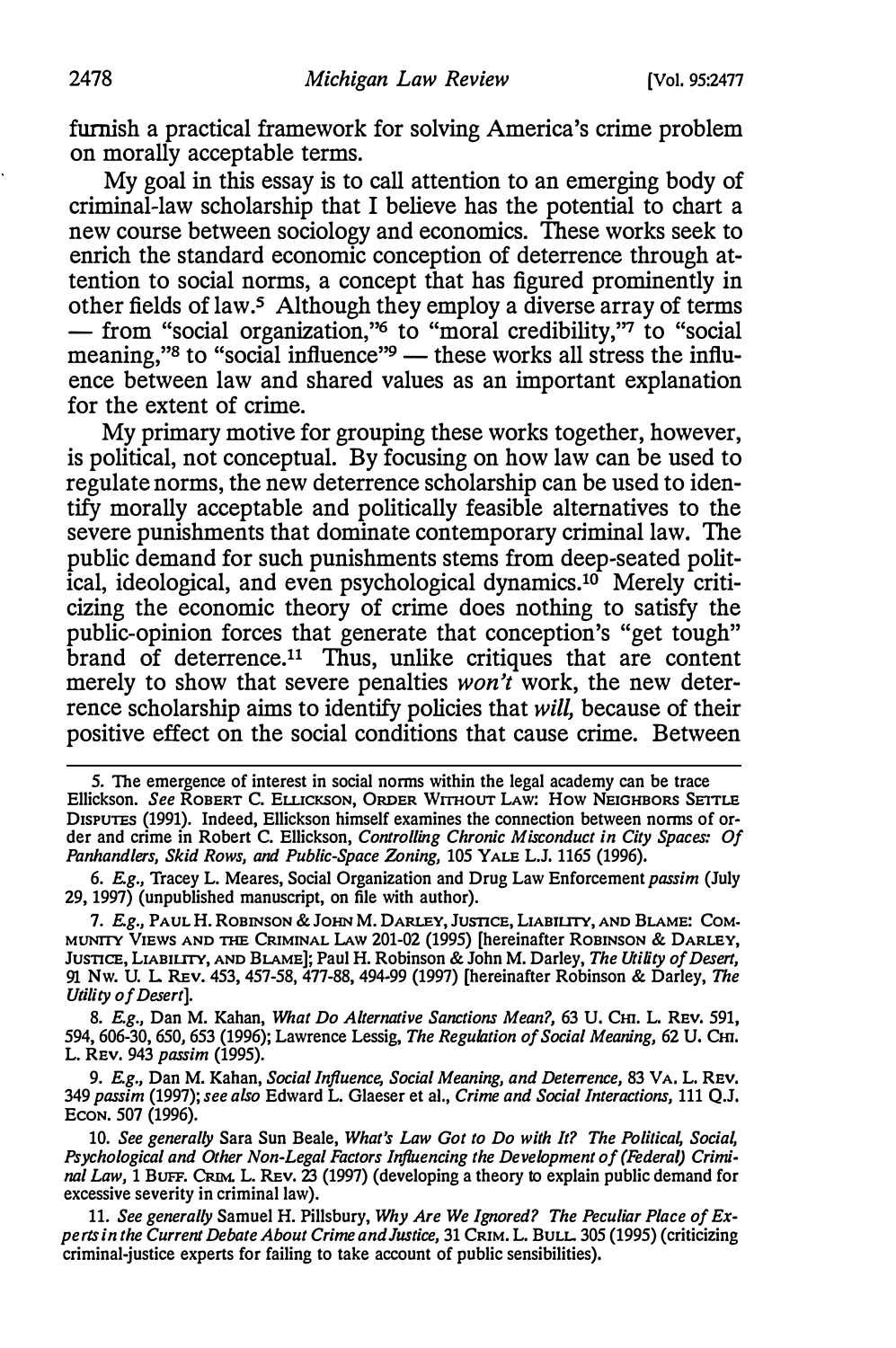sociology and economics lies a set of policies - from curfews, to gang-loitering laws, to order-maintenance policing, to reverse stings, to shaming penalties  $-$  that deter as well as or better than severe prison terms and that cost much less.

It is against this background that we should understand Neal Katyal's important article.<sup>12</sup> Katyal's insightful account of how the phenomenon of substitution can confound conventional deterrence prescriptions employs a host of innovative concepts  $-$  including Giffen goods, income effects, and extremeness aversion  $-$  that the new deterrence scholarship should aspire to appropriate.

But before Katyal's works can be appropriated in this way, his account must be extended. Katyal's argument is cast primarily in critical terms; he shows, convincingly, how attempts to obliterate crime through severe sentences can backfire as offenders substitute even more harmful offenses. What's missing, however, is a detailed and believable exposition of how the same dynamic can be used in reverse to induce offenders to substitute less harmful for more harmful crimes. Unless they tell us what to do and not just what not to do, Katyal's arguments will founder on the shoals of political unacceptability.

The remainder of this essay elaborates on the new path of deterrence and Katyal's significance to it. Part I catalogues the techniques and policies that the new deterrence theorists use to negotiate the space between economics and sociology. Part II examines Katyal's efforts to traverse that space and speculates about how his core ideas can be used to generate politically feasible policy prescriptions.

# I. THE NEW PATH: A PRIMER

The new deterrence scholarship aims to enrich economics by identifying social phenomena important enough to be worth regulating but malleable enough to be regulated efficiently. In this Part, I'll describe four such phenomena: social organization, moral credibility, social meaning, and social influence.

### A. Social Organization

Social organization theory posits a relationship between crime and the strength of social and civic associations.<sup>13</sup> Intact families transmit law-abiding values (primarily through their contribution to neighborhood life) and instill the discipline that individuals need to acquire marketable education and experience; broken families pro-

<sup>12.</sup> See Neal Katyal, Deterrence's Difficulty, 95 MICH. L. REV. 2385 (1997).

<sup>13.</sup> See Tracey L. Meares, It's a Question of Connections, 31 VAL. U. L. REV. 579 (1997); Meares, supra note 6.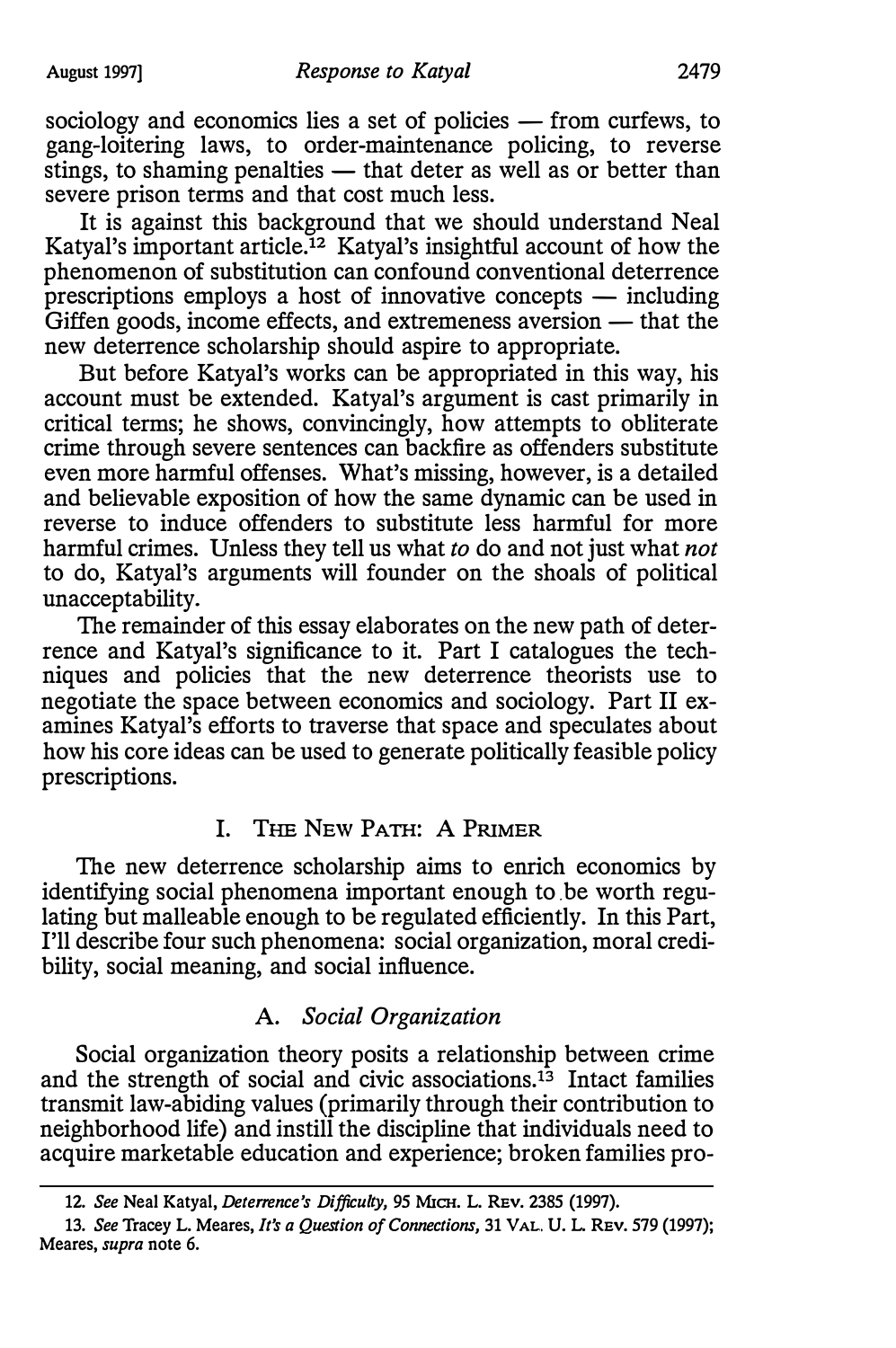duce impulsive, antisocial individuals. Vital friendship networks multiply the opportunities individuals have to find lawful employment; enfeebled networks foreclose such opportunities. Active civic associations promote trust and a disposition on the part of neighbors to watch out for one another's interests; an atomized community life erodes trust and enervates the power of citizens to protect themselves from predation.14

The criminologists who pioneered this theory viewed social disorganization as a "root cause" of criminality. Fostering vital social networks mattered more for combating crime, in their view, than did fashioning appropriate law-enforcement polices.1s

The recent work of Tracey Meares, however, shows that the allocation of law enforcement resources can determine whether a community's social organization stock is large or small.16 The result is a more practical appropriation of this concept for deterrence theory.

For example, Meares defends curfews and so-called gangloitering laws based on their contribution to social organization.<sup>17</sup> These policies, she argues, increase the relative supervisional authority of parents and other adults, who are more likely to transmit law-abiding values and dispositions to juveniles than are other juveniles. In addition, these policies (in conjunction with more generalized order-maintenance policing) reduce community residents' fear of crime, which in turn increases their willingness to join leagues with others in combating it.

Meares also examines the complex interaction between druglaw enforcement and social organization.1s Drug use diminishes social organization in various ways, from the debilitation of parents to the production of community fear and distrust. But so do severe criminal punishments for drug distribution. The staggeringly high percentage of African-American men who are in penal custody entails a staggeringly high percentage of broken families. It also means the disenfranchisement of a sizable portion of the inner-city population and a resulting withering of civic life. Finally, it means the stigmatization of African-American men generally, a social condition that diminishes their opportunities to form associations with law-abiders. In effect, the "get tough" policies used to fight drug

AREAs (rev. ed. 1969). My account of Shaw and McKay's work is based on Meares's descrip-14. See CLIFFORD R. SHAW & HENRY D. McKAY, JUVENILE DELINQUENCY AND URBAN tion of it. See Meares, supra note 13, at 580; Meares, supra note 6.

<sup>15.</sup> See SHAW & McKAY, supra note 14, at 170-89.

<sup>16.</sup> See Meares, supra note 13, at 589-93; Meares, supra note 6, at 43-48.

<sup>17.</sup> See Meares, supra note 13, at 591-93; Meares, supra note 6, at 53-57.

<sup>18.</sup> See Meares, supra note 13, at 586-91; Meares, supra note 6.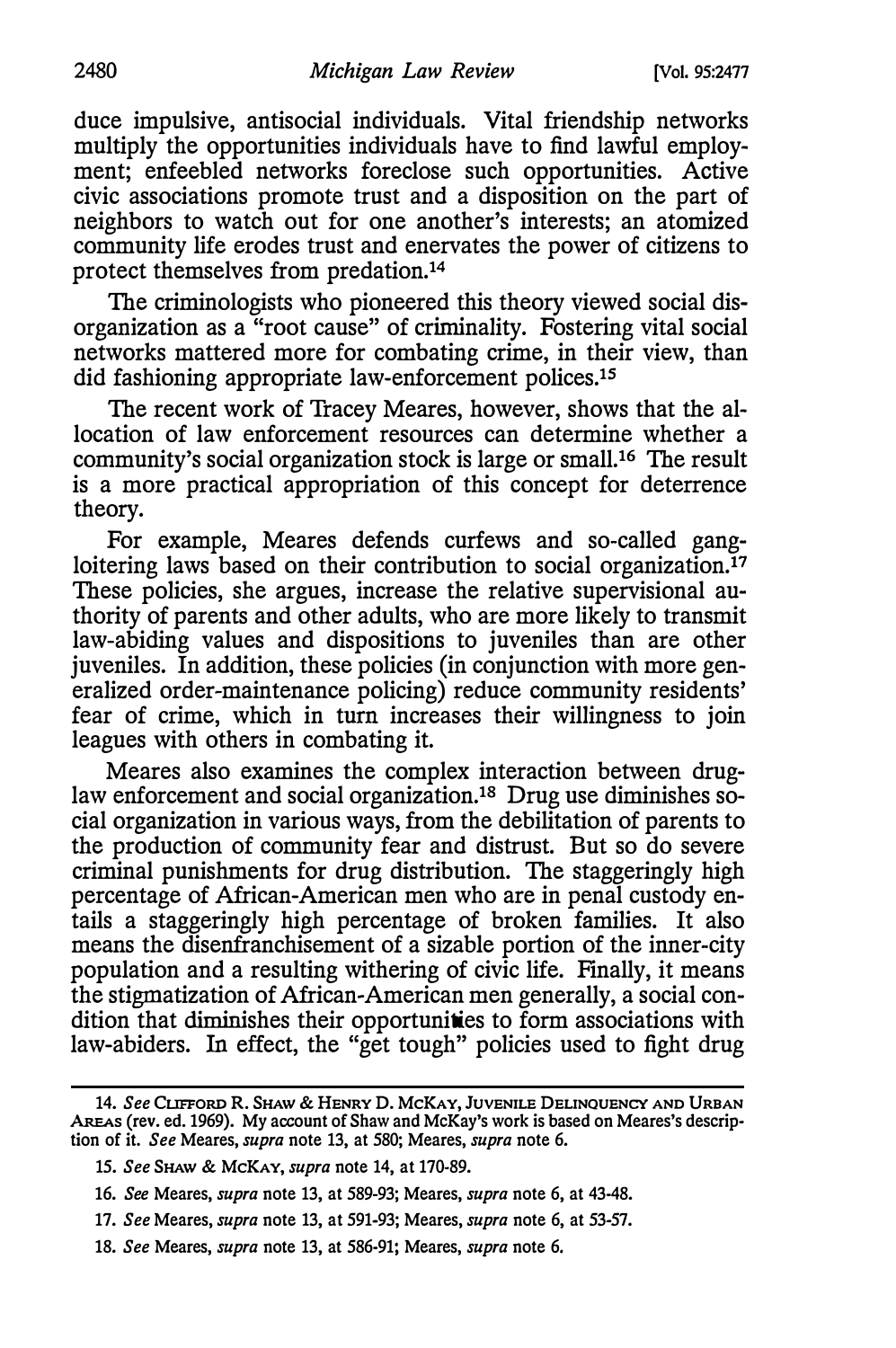use undermine themselves by enfeebling the social structures that guide individuals away from crime.

Meares's ingenious solution is the "reverse sting."19 Under this law-enforcement technique, undercover officers pose not as drug buyers  $-$  the usual tactic  $-$  but rather as drug sellers. Reverse stings redirect the social-disorganizing effects of drug-law enforcement from the poor, mainly African-American inner-city communities in which dealers reside to the more heterogeneous, often suburban ones in which buyers reside.<sup>20</sup> The latter, because they are more organized to begin with, suffer relatively little disruption when certain of their members receive severe punishments. In this way, society gets the social-organization benefits of drug-law enforcement without the high social-disorganization costs that usually attend it.

# B. Moral Credibility

The power of the law to guide conduct turns at least in part on its moral credibility. Individuals are more inclined to obey particular laws when they believe that the criminal justice system as a whole accords with their values.<sup>21</sup> This insight is at the core of the work of law professor Paul Robinson and social psychologist John Darley. Because moral credibility influences compliance, substantive law, they argue, ought to conform to the greatest extent possible with the community's moral sensibilities; where there is such convergence as a general matter, the law will have the goodwill necessary to win citizens' obedience in the inevitable cases where the law diverges from those sensibilities. Robinson and Darley use this concept, which they call the "utility of desert," to criticize various policies, including strict liability, regulatory crimes, and disproportionately severe punishments for minor offenses, that seem justifiable in economic terms but that risk undermining deterrence by squandering the law's reputation for justice.<sup>22</sup>

Robinson and Darley's sophisticated empirical work also suggests numerous other reforms that can be expected to enhance the law's moral credibility.<sup>23</sup> Their study shows, for example, that members of the public generally disapprove of grading unintended homicides that occur in the course of a felony as severely as intentional murder; reducing the grade of such homicides to manslaughter, they conclude, would bring the law more in line with

<sup>19.</sup> See Meares, supra note 13, at 593; Meares, supra note 6, at 48-52.

<sup>20.</sup> See Meares, supra note 6, at 48-49.

<sup>21.</sup> See ToM R. TYLER, WHY PEOPLE OBEY THE LAw 40-68 (1990).

<sup>22.</sup> See Robinson & Darley, The Utility of Desert, supra note 7, at 480-82.

<sup>23.</sup> See ROBINSON & DARLEY, JUSTICE, LIABIUTY, AND BLAME, supra note 7.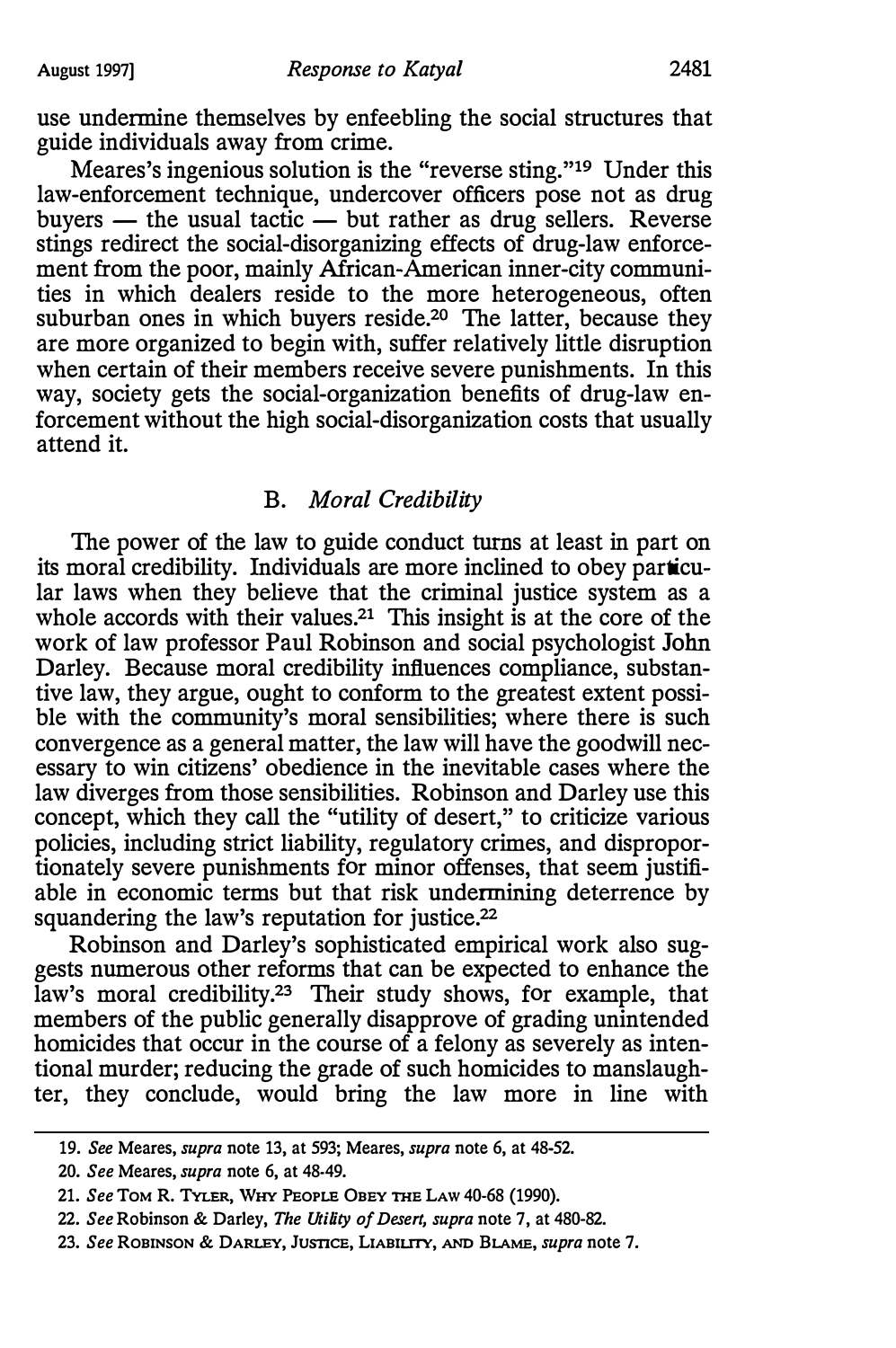community moral sensibilities.24 Likewise, members of the public generally oppose punishing attempted offenses as severely as completed ones, a finding at odds with the modem trend reflected in the Model Penal Code.<sup>25</sup> Their work also supports reform in the definition and grading of statutory rape. In all of these ways and in others, Robinson and Darley's work shows how less severity can enhance deterrence once the standard economic view is supplemented with the concept of moral credibility.

But like the other works that negotiate the space between economics and sociology, Robinson and Darley's work does more than criticize excessively severe criminal punishments; it also points the way to cost-effective and politically feasible alternatives. The perception that the law excludes relevant evidence of guilt, Robinson argues, needlessly compromises the credibility of the law.26 So, too, do judicial decisions that overturn popular law-enforcement techniques - such as public-housing building searches, curfews, and gang-loitering laws  $\sim$  on the ground that these laws supposedly invite harassment of the very citizens who support them;<sup>27</sup> although couched in the rhetoric of civil liberties, decisions such as these amount to telling residents of the inner city that they don't know enough or don't care enough about liberty to judge for themselves what the best trade-off is between liberty and order.2s Constitutional doctrine doesn't have to be understood to compel these results; changing it so that it wouldn't, Robinson and Darley's account implies, would enhance deterrence not just by making the law tougher on law-breakers, but also by raising the confidence of lawabiders, who would then be more inclined to cooperate with one another and with authorities to rid their communities of crime.

# C. Social Meaning

Actions have meanings as well as consequences. We interpret behavior (as well as institutions and laws) against a background of social norms that define how persons who value particular goods  $$ whether the welfare of other persons, their own honor or dignity, or the beauty of the natural environment  $-$  should behave.<sup>29</sup> Selecting actions that effectively express commitment to the goods we

<sup>24.</sup> See id. at 169-81.

<sup>25.</sup> See id. at 14-28.

<sup>26.</sup> See Paul H. Robinson, Moral Credibility and Crime, ATLANTIC MONTHLY, Mar. 1995, at 76.

<sup>27.</sup> See id.

<sup>28.</sup> See Tracey Meares & Dan M. Kahan, When Rights Are Wrong (June 1, 1997) (unpublished manuscript, on file with author).

<sup>29.</sup> See Lawrence Lessig, Social Meaning and Social Norms, 144 U. PA. L. REV. 2181 {1996).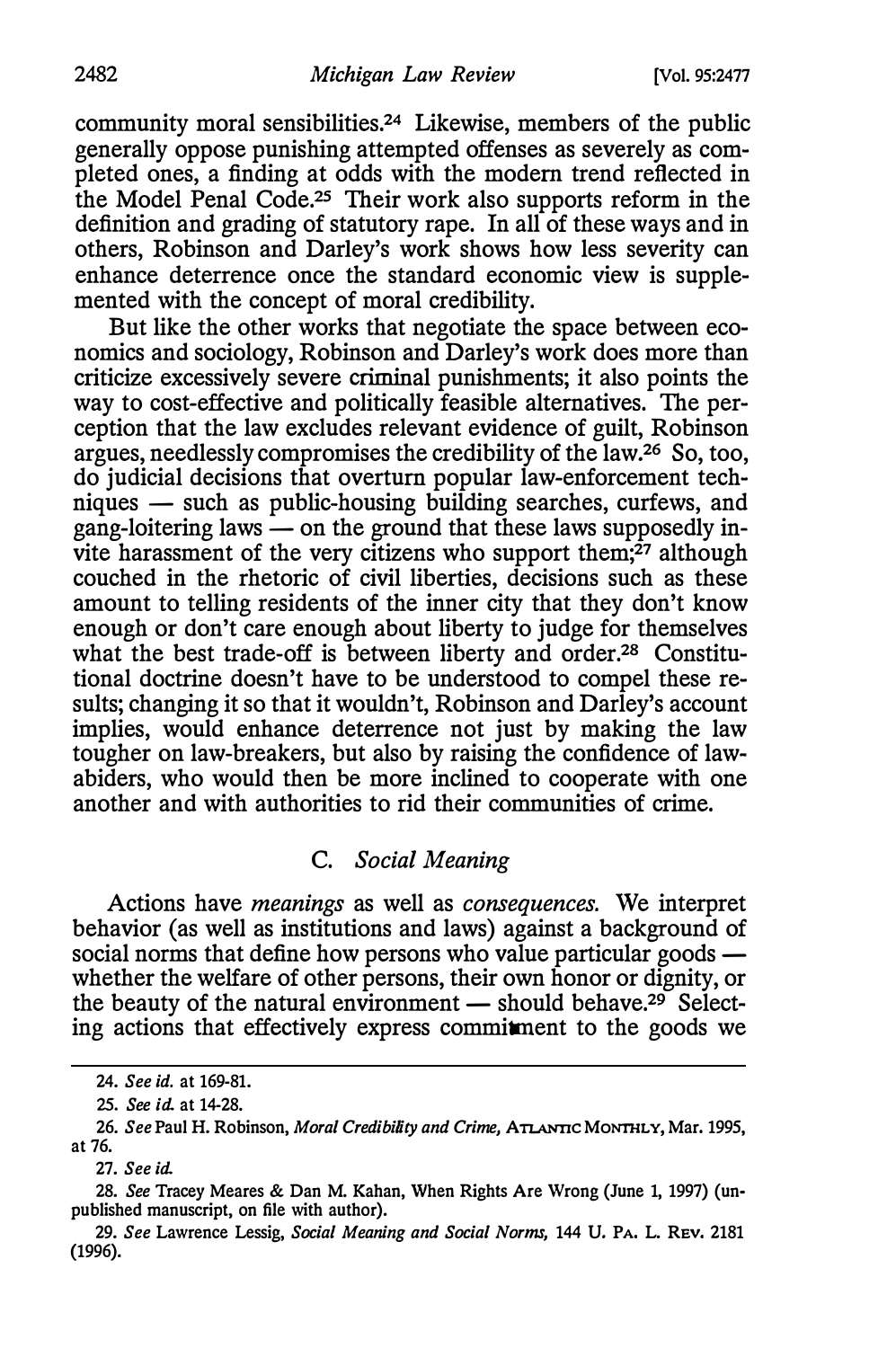value is part of being rational.<sup>30</sup> A theory of rational choice that abstracts from meaning  $-$  by, say, reducing the value of actions solely to their production of utility or dollars or, in the case of regulatory law, lives saved — will generate unreliable predictions and uncompelling prescriptions. 31

Punishment is meaningful. By selecting an affliction of the appropriate form and severity, the community expresses condemnation of the wrongdoer and reaffirms its commitment to the values that the wrongdoer's own act denies.32 Because we understand punishment this way, an insufficiently severe punishment is likely to be seen as tacitly endorsing the criminal's behavior and devaluing his or her victim.<sup>33</sup> A theory of criminal-law policy that abstracts from this expressive dimension  $-$  by, say, reducing the value of all punishments solely to their effectiveness in deterring crime or inflicting deserved suffering  $-$  is bound to mislead.

This is the problem with the conventional defense of alternative sanctions. This account defends the use of fines and community service for serious but nonviolent crimes on the ground that these punishments supply essentially the same amount of deterrence as imprisonment at a substantially smaller cost.<sup>34</sup> What this argument ignores, however, is the varying expressive significances of these punishments. Imprisonment unmistakably expresses moral indignation because of the sacred place of liberty in our culture. The conventional alternatives, in contrast, send a much more ambiguous signal. To the ears of the public, fines seem to say that offenders may buy the privilege of breaking the law; and we can't very well

34. See, e.g., NORVAL MORRIS & MICHAEL TONRY, BETWEEN PRISON AND PROBATION: INTERMEDIATE PUNISHMENTS IN A RATIONAL SENTENCING SYSTEM 90 {1990); Richard A. Posner, Optimal Sentences for White-Collar Criminals, 17 AM. CRIM. L. REv. 409, 410-11 {1980).

<sup>30.</sup> See generally ELIZABETH ANDERSON, VALUE IN ETHICS AND ECONOMICS (1993).

<sup>31.</sup> See Richard H. Pildes, The Unintended Cultural Consequences of Public Policy, 89 MICH. L. REV. 936 (1991); Cass R. Sunstein, Incommensurability and Valuation in Law, 92 MICH. L. REV. 779, 820·24 {1994).

<sup>32.</sup> See Jean Hampton, The Retributive Idea, in FORGIVENESS AND MERCY 111 (Jeffrie G. Murphy & Jean Hampton eds., 1988).

<sup>33.</sup> See, e.g., Randall L. Kennedy, McCleskey v. Kemp: Race, Capital Punishment, and the Supreme Court, 101 HARv. L. REv. 1388, 1441 {1988) (concluding that race-of-victim disparities in the frequency of the death sentence show that "in Georgia's marketplace of emotion the lives of blacks simply count for less than the lives of whites" (emphasis omitted)); Scott Armstrong, Case Against Simpson Intensifies Death-Penalty Debate in US, CHRIS-TIAN SCI. MONITOR, Sept. 6, 1994, at 2 (reporting the comment of a feminist activist that the prosecutor's decision on whether to seek the death penalty for O.J. Simpson "raises the issue of whether a battered woman's life is as important as a celebrated man's life'"); Judge Draws Protests After Cutting Sentence of Gay Man's Killer, N.Y. TIMES, Aug. 17, 1994, at A15 (reporting the comment of a gay activist that the light sentence of a man convicted of manslaughter for the intentional killing of a homosexual sends the message '"[ . . . ]nb]that it's O.K. to kill faggots"'). For an extended account of the stake that victims and those who identify with them have in criminal trials, see GEORGE P. FLETCHER, Wrm JUSTICE FOR SOME: VICTIMS' RIGHTS IN CRIMINAL TRIALS {1995).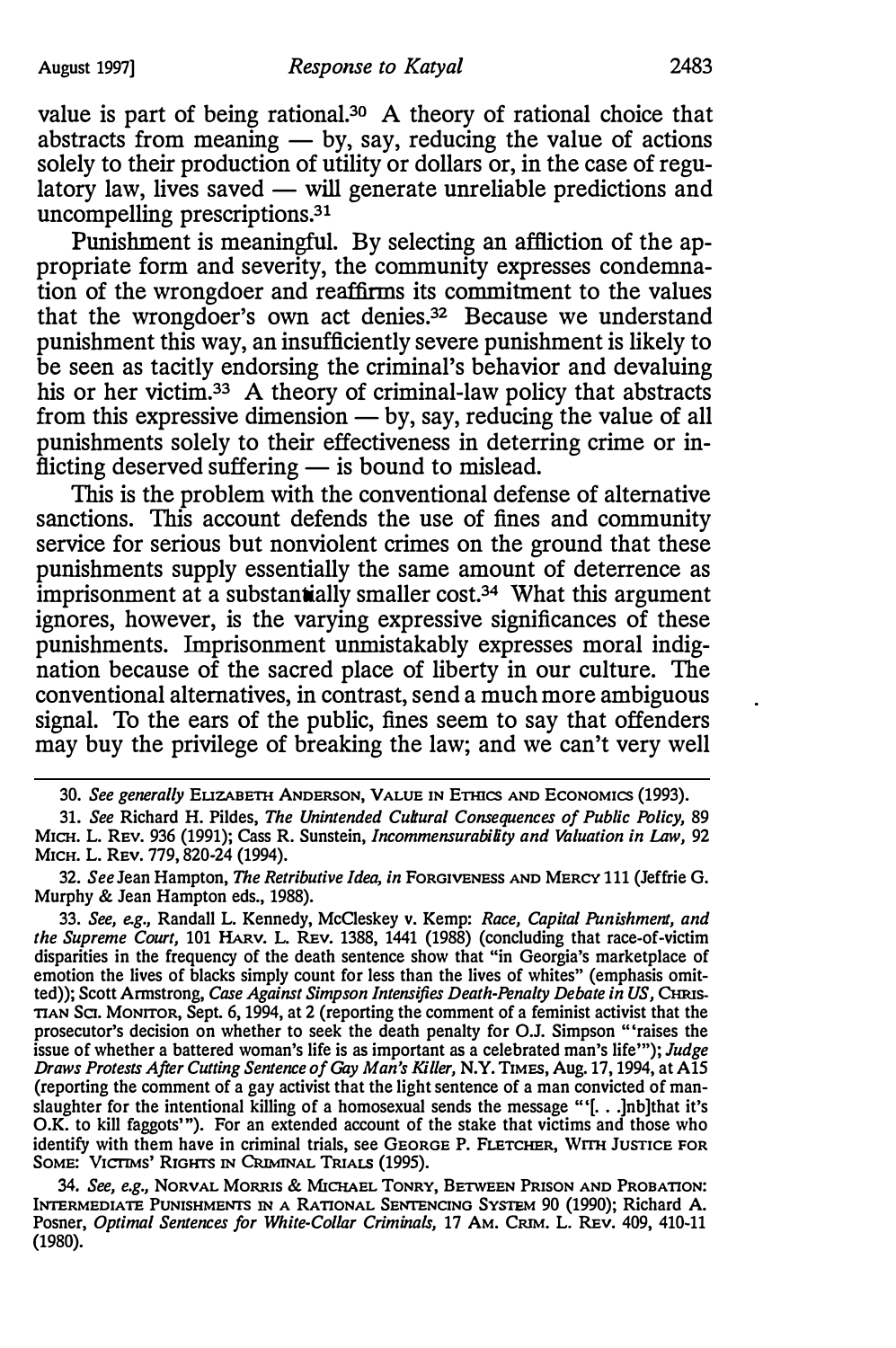condemn someone for purchasing what we are willing to sell.<sup>35</sup> Community service also sends a confusing message: we don't condemn persons who educate the retarded, install smoke detectors in nursing homes, restore dilapidated low income housing, and the like; we admire them.36 What's more, saying that such services are fit punishments for criminals insults both those who perform such services voluntarily and those whom the services are supposed to benefit.37 These recurring expressive objections have rendered the movement for alternative sanctions politically stillborn.<sup>38</sup>

But social meaning analysis can enable us to identify not only which cost-effective alternative sanctions won't be politically acceptable but also which ones will. Shaming punishments  $-$  from bumper stickers for drunk drivers, to publicity for toxic waste dumpers, to signs or distinctive clothing for sex offenders  $-$  unambiguously express moral disapprobation.<sup>39</sup> Accordingly, substituting shaming for imprisonment is unlikely to offend the public expressive sensibilities that have blocked the conventional alternatives. Indeed, the political acceptability of shaming penalties  $$ which should be as cost-effective as the conventional alternatives  $$ is close to an established fact.40

36. See, e.g., Jack W. Germond & Jules Witcover, Sentencing of North Takes the Easy Way Out, ST. PETERSBURG TIMES, July 7, 1989, at 20A ("[Oliver North's community service sentence] provides ammunition to those who contend North didn't do much, or even anything, wrong."); David A. Kaplan & Clara Bingham, A New Era of Punishment, Newsweek, May 14, 1990, at 50, 51 (quoting the president of Mothers Against Drunk Driving stating that "'By only giving [a drunk driver convicted of manslaughter] community service, the judge did not send the right message that this is a violent crime similar to rape and murder""); cf. United States v. Bergman, 416 F. Supp. 496, 501 (S.D.N.Y. 1976) (rejecting honorific community service as a sentence on the ground that "[i]t is difficult to conceive of the[se] as 'punish· ments' at all").

37. See, e.g., Robert J. Matthews, Letter to the Editor, S.F. EXAMINER, Mar. 30, 1995, at A20 ("As a teacher, I find it insulting to my profession that this person, after pleading guilty to a felony, is going to perform in the capacity of an educator as punishment for his offense."); Robert A. Westerberg, Letter to the Editor, Community Service, U.S. News & WoRLD REP., July 22, 1985, at 4 ("Many of us noncriminals perform community service not to avoid jail but because we want to. Perhaps the bench thinks the inconvenience of not being able to go after big bucks for a while is fitting punishment for corporate wrongdoers. I consider community service an *honor* that should not be tainted by judicial wrist slapping.").

38. See Kahan, supra note 8, at 617-30.

39. See id.

40. See generally Jan Hoffman, Crime and Punishment: Shame Gains Popularity, N.Y. TIMES, Jan. 16, 1997, at Al (reporting on the growing use of shaming punishments in American criminal law).

<sup>35.</sup> See, e.g., Editorial, *Instead of Jail: 'Welcome, Reptilel'*, N.Y. TIMES, Feb. 17, 1988, at A22 ("[The] impression [of a large fine in lieu of imprisonment for a wealthy tax evader] is that if you have enough money, you can buy your way out of prison, much as Civil War conscripts could buy a replacement. Money really counts, the sentence seems to say  $\dots$ "); Md. Wetlands Conviction Stirring Heated Debate, WASH. PosT, Feb. 20, 1993, at F6 (quoting prosecutor of environmental crimes stating that "'[p]rison is entirely appropriate in these cases $[j]$ ... if we just handed out fines it would be regarded simply as a cost of doing business'").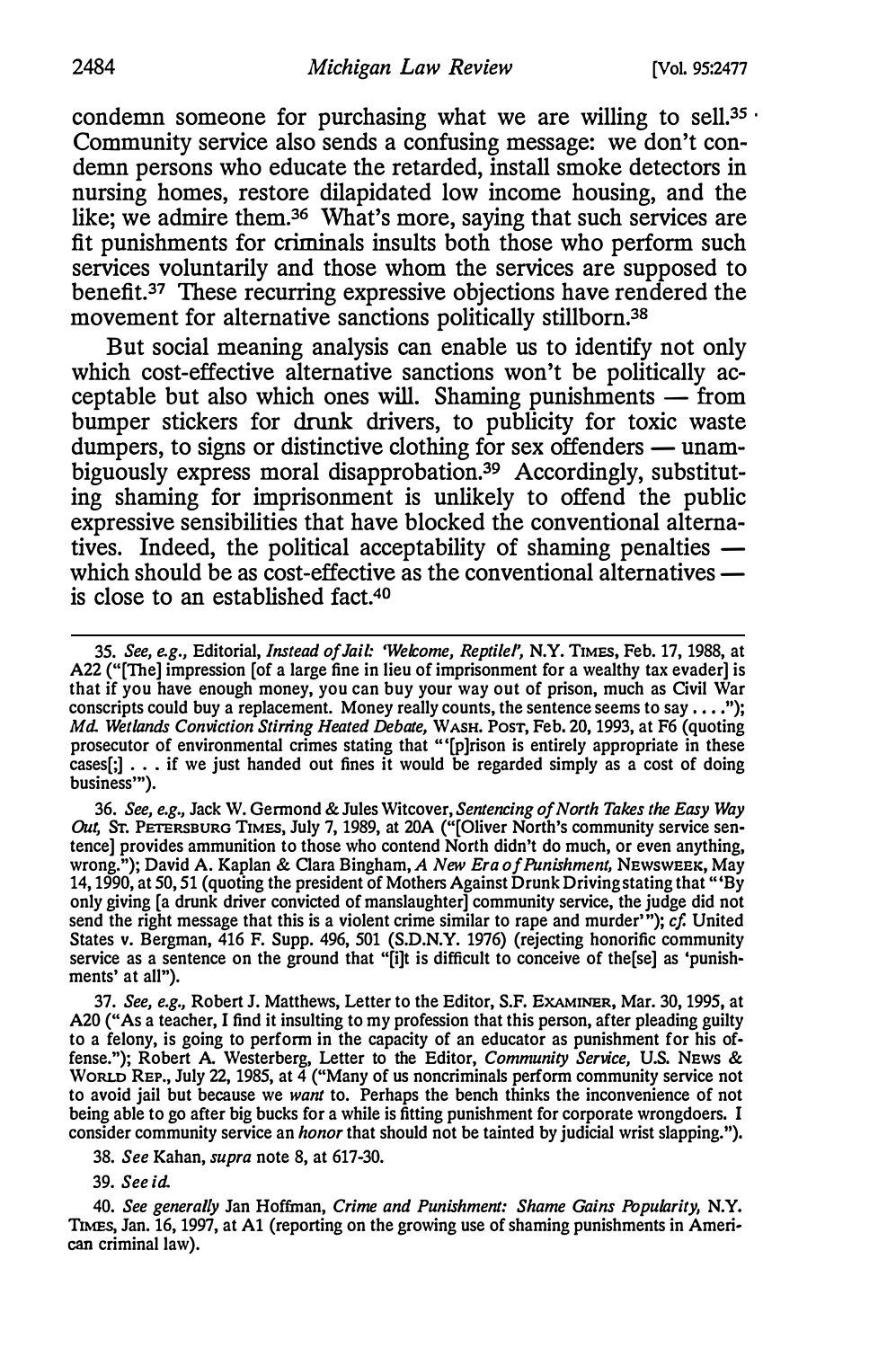Social meaning can also enrich the standard economic view of deterrence by supplying us with a fuller specification of what motivates people to obey or break the law. Imagine we offer an individual an opportunity to exchange a sum of money for a range of possible sums, some of which are larger and some of which are smaller than the original sum, but which on average exceed it. If his goal is to maximize his wealth, we should expect him to accept the exchange. Whether he will or not, however, will depend on the form of the exchange: if we structure the transaction to resemble a wager in a casino game, he is likely to accept it, but if we structure it to resemble a decision to conceal taxable income, he probably won't. The *meaning* of accepting the exchange  $-$  that he is a smart gambler in the one case, a calculating cheater in the other  $-$  can either increase or diminish the value of that behavior.<sup>41</sup> The differing significations of tax evasion across cultures can help to explain why the tax-compliance rate is relatively high in the United States, where paying one's tax is viewed as an important civic duty, and relatively low in Europe, where it is not.42

For a practical application, consider the problem of guns in schools. Authorities often try to discourage this conduct by rewarding students who voluntarily turn in their guns and by severely punishing those who don't. This carrot-and-stick approach seems to make economic sense in theory, but is notoriously ineffective in practice.43

The reason is that it ignores social meaning. Juveniles carry guns to school because doing so expresses willingness to defy authority, a signal that they believe their peers value.44 Far from counteracting this signal, the carrot-and-stick policy amplifies it: by demonstrating just how much authorities resent guns, this strategy reinforces the message of defiance associated with possessing them, and thus increases the reputational returns from engaging in that activity.45

A more effective strategy is to pay rewards to students who turn in gun possessors.46 The fear that their peers will report them makes students less willing to display their guns; that makes guns less valuable for conveying information about one's attitude and intentions. In addition, the belief that onlookers are willing to sell

45. See id. 46. See id. at 364-65.  $\ddot{\phantom{a}}$ 

<sup>41.</sup> The results of such an experiment are reported in J.C. Baldry, Tax Evasion Is Not a Gamble, 22 ECON. LETTERS 333 (1986).

<sup>42.</sup> See Kahan, supra note 9, at 358.

<sup>43.</sup> See id. at 363-64.

<sup>44.</sup> See Deanna L. Wilkinson & Jeffrey Fagan, The Role of Firearms in Violence "Scripts": The Dynamics of Gun Events Among Adolescent Males, LAW AND CONTEMP. PROBS., Winter 1996, at 55, 77-84.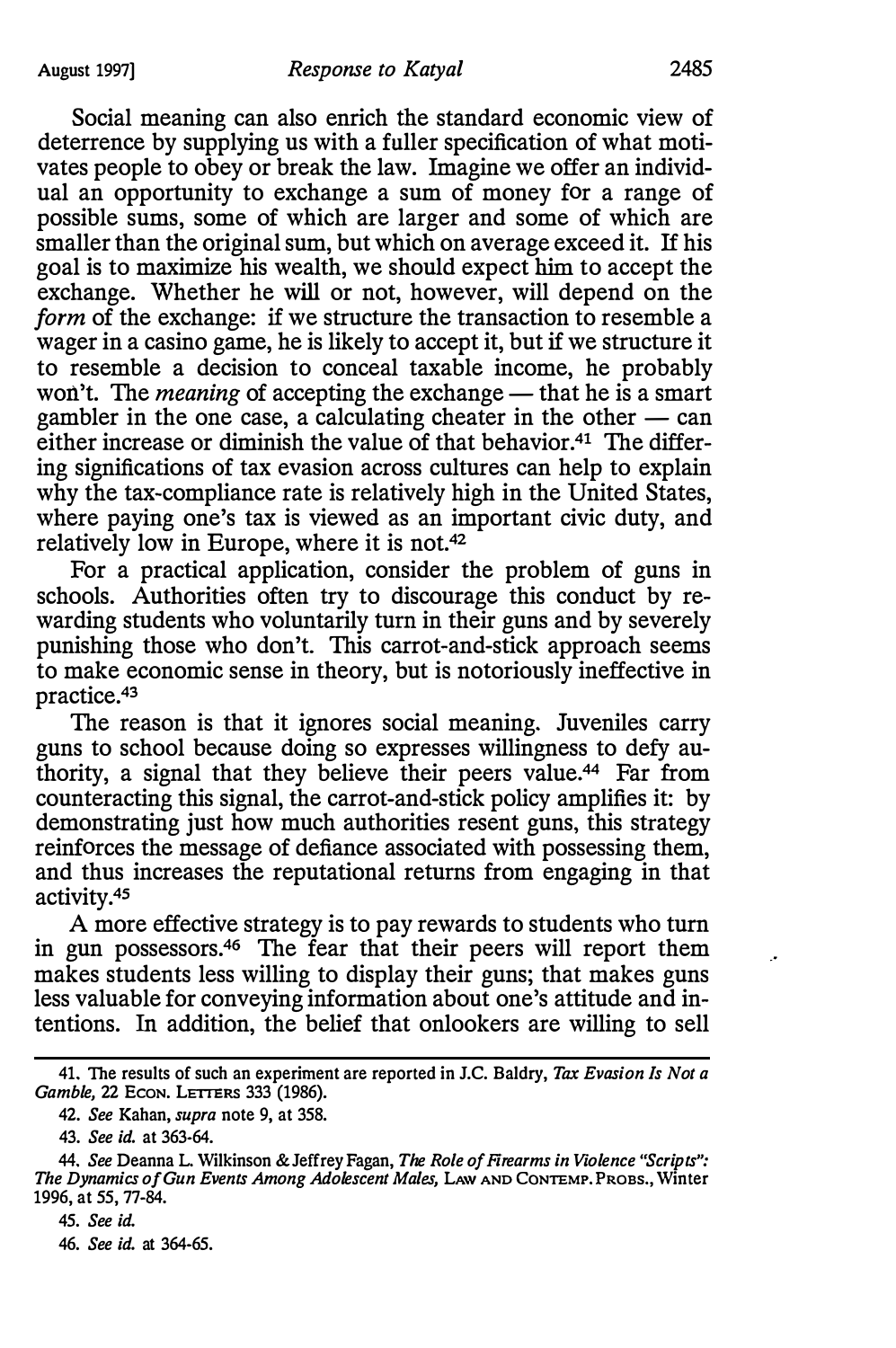out possessors counteracts the inference that possessors enjoy high status among their peers.<sup>47</sup>

# D. Social Influence

"Social influence" is the term that social psychologists use to describe the propensity of individuals to conform to the behavior and expectations of others. It's a pervasive phenomenon in social, economic, and political life.48 Diners prefer to patronize the restaurants that they think other diners are patronizing.49 Citizens choose to vote for candidates for whom they know others are voting.<sup>50</sup> Teenage girls are more likely to become pregnant when they see that others are having babies, $51$  and adults more likely to commit suicide when they learn that others have taken their own lives.<sup>52</sup> There are many other examples.<sup>53</sup>

Social influence also fuels the decision to commit crimes. Evidence of this is plentiful. Juveniles, it has been shown, are much more likely to commit crimes in groups than individually.<sup>54</sup> Past neighborhood crime rates explain more of the geographical variance in crime rates than do demographic and law enforcement variables.<sup>55</sup> Those arrested for looting and rioting tend to have arrest records no different from persons in the general population.<sup>56</sup> Peo-

48. See, e.g., Kahan, supra note 9, at 352-53.

49. See Gary S. Becker, A Note on Restaurant Pricing and Other Examples of Social Influences on Price, 99 J. POL. ECON. 1109 (1991), reprinted in GARY S. BECKER, ACCOUNTING FOR TASTES 195-97 {1996).

50. See, e.g., Larry M. Bartels, Expectations and Preferences in Presidential Nominating Campaigns, 19 AM. PoL Ser. REv. 804 {1985).

51. See George A. Akerlof et al., An Analysis of Out-of-Wedlock Childbearing in the United States, 111 Q.J. ECON. 277 (1996).

52. See, e.g., David P. Phillips, The Influence of Suggestion on Suicide: Substantive and Theoretical Implications of the Werther Effect, 39 AM. Soc. REv. 340 {1974).

53. See generally ELLIOT ARONSON, THE SOCIAL ANIMAL 13-55 (7th ed. 1995).

54. See Maynard L. Erickson & Gary F. Jensen, "Delinquency ls Still Group Behavior/": Toward Revitalizing the Group Premise in the Sociology of Deviance, 68 J. CRIM. L. & CRIMI· NOLOGY 262, 264-65 (1977); see also Fox Butterfield, A Team's Shoplifting Spree Shocks Quiet Boston Suburb, N.Y. TIMES, May 5, 1996, § 1, at 14 ("[The principal] added that after carefully questioning all of the students, he had come to believe they really did not understand why they had taken part in the [shoplifting spree], except that they were in a group.").

55. See Glaeser et al., supra note 9; Albert J. Reiss, Jr. & Albert Lewis Rhodes, The Distribution of Juvenile Delinquency in the Social Class Structure, 26 AM. Soc. REV. 720, 727- 29 {1961).

56. See ROBERT CURVIN & BRUCE PORTER, BLACKOUT LOOTINO! 6-7 (1979); E.L. Quarantelli & Russell Dynes, Looting in Civil Disorders: An Index of Social Change, in R1.

<sup>47.</sup> See Fox Butterfield, Police Chief's Success in Charleston, S.C., Is What's Raising Eyebrows Now, N.Y. TIMES, Apr. 28, 1996, § 1, at 16 (reporting the success of such a policy in Charleston, South Carolina: "The program has ... reversed the psychology of having a gun ... 'Before, the more people who knew you had a gun, the greater your prestige .... [Now] [t]he more people who know, the more likely you are to get turned in."' (quoting Reuben Greenfield chief of police)).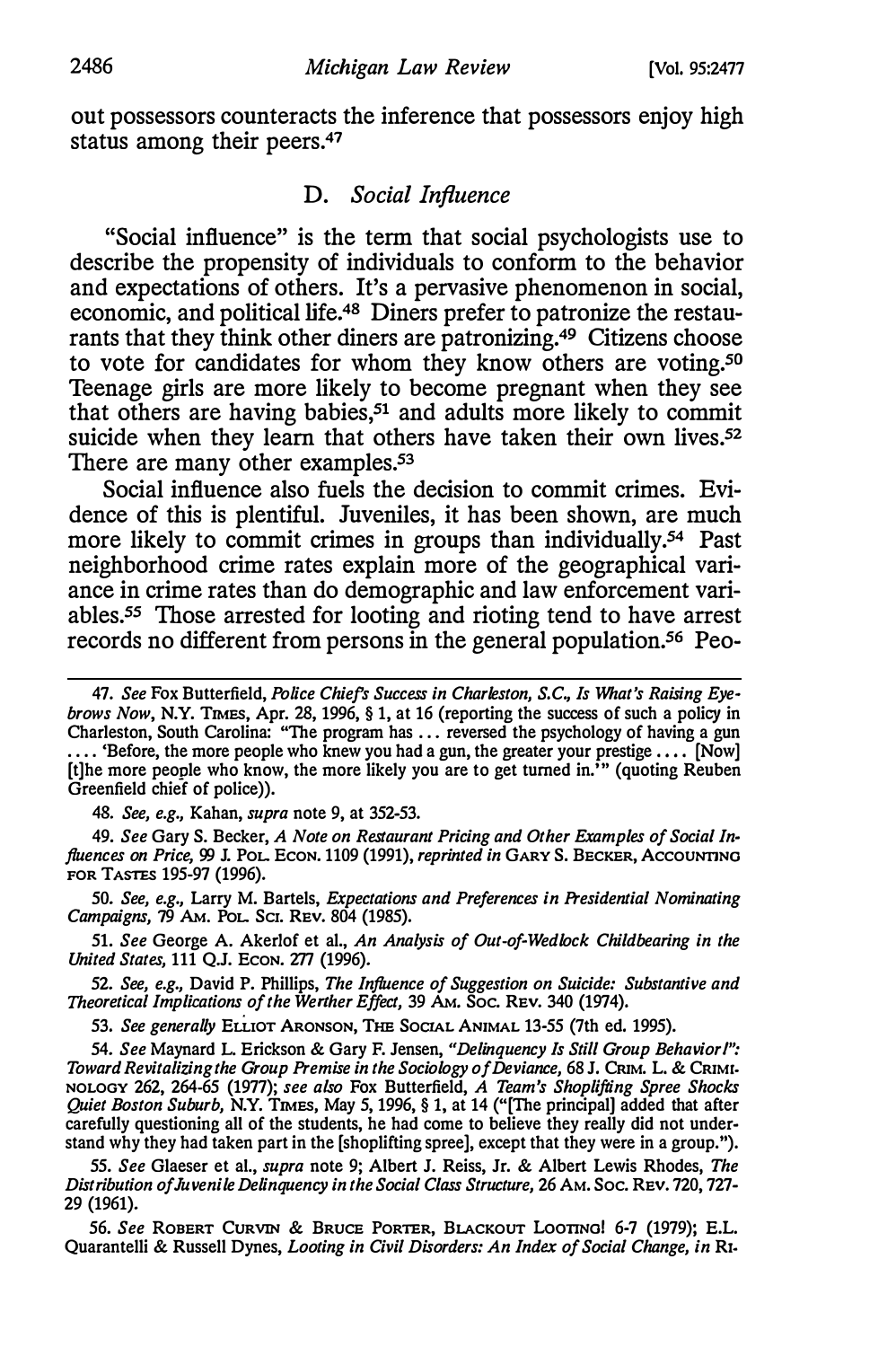ple are much more likely to cheat on their taxes when they think that other individuals are cheating.<sup>57</sup>

Like those that abstract from social meaning, theories of deterrence that abstract from social influence are likely to go wrong, both descriptively and normatively. The standard economic account, for example, predicts that making the expected penalty more  $severe - by increasing either the severity of punishment or the$ likelihood of conviction  $-$  reduces the level of crime. But the phenomenon of social influence reveals that individuals commit crimes not just because they think crime is a bargain at a particular price, but also because they think other individuals are committing them. Consequently, a policy that creates the impression that crime is widespread can actually increase law breaking, even if that policy efficiently maintains or even raises the expected penalty for crime.

This conclusion subverts a number of the policy prescriptions associated with the standard economic view of deterrence. Under the standard view, for example, it may sometimes seem efficient to rely more heavily on a severe penalty than on a high probability of conviction, which requires large investments in law enforcement.58 But because a low probability of apprehension is likely to create the perception that crime is rampant, social influence effects could more than offset any efficiency gains from this trade-off.<sup>59</sup> The standard economic view is also sometimes thought to favor policies that shift the onus of deterrence from the state to potential victims, who might be in a position to reduce crime through relatively cheap precautions.6° But barred windows, community watch programs, and other conspicuous efforts by private citizens to protect themselves from crime can also convey the message of rampant criminality. 61 To avoid this effect, it might make sense for the government to assume a greater share of the burden in preventing crime than the standard view suggests is optimal.

58. See Becker, supra note 1, at 183-84; Richard A. Posner, An Economic Theory of the Criminal Law, 85 CoLUM. L. REv. 1193, 1206-07 (1985).

59. See Kahan, supra note 9, at 377-79.

60. See Ben-Shahar & Harel, supra note 3; Alon Harel, Efficiency and Fairness in Criminal Law: The Case for a Criminal Law Principle of Comparative Fault, 82 CAL. L. REv. 1181, 1193-97 {1994); Hylton, supra note 3; Tomas J. Philipson & Richard A. Posner, The Economic Epidemiology of Crime, 39 J.L. & Econ. 405, 415 (1996); Jan J.M. van Dijk, Understanding Crime Rates: On the Interactions Between the Rational Choices of Victims and Offenders, 34 BRIT. J. CRIMINOLOGY DELINQ. & DEVIANT Soc. BEHAV. 105, 114-15 (1994).

61. See Kahan, supra note 9, at 387-89.

OTS AND REBELLION: Crvn. VIOLENCE IN THE URBAN COMMUNITY 131, 136-37 (Louis H. Masotti & Don R. Bowen eds., 1968).

<sup>57.</sup> See FRANK A. COWELL, CHEATING THE GOVERNMENT: THE ECONOMICS OF EVA-SION 102-03 (1990); Steven M. Sheffrin & Robert K. Triest, Can Brute Deterrence Backfire? Perceptions and Attitudes in Taxpayer Compliance, in WHY PEOPLE PAY TAXES 193, 212-13 (Joel Slemrod ed., 1992).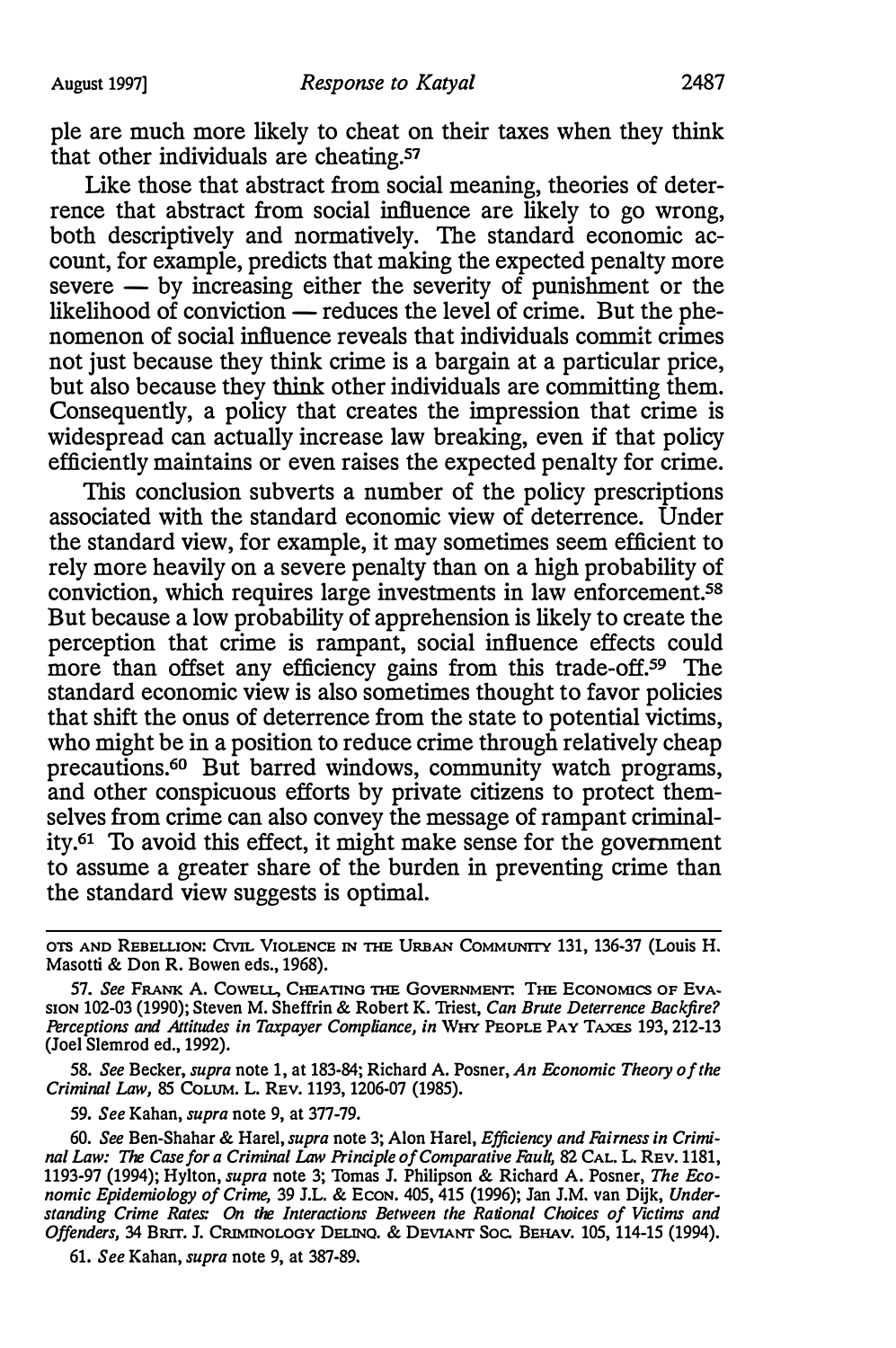The implications of social influence, however, are not purely negative; like social organization, moral credibility, and social meaning, social influence can generate affirmative deterrence strategies that are both politically acceptable and morally appealing. For example, once social influence is taken into account, it becomes clear that society needn't necessarily raise the price of crime to deter it; it can also adopt policies that counteract the perception that crime is widespread, a strategy that will often be more efficient and more just than simply raising the severity of punishment.

One such policy is order-maintenance policing. According to criminologists, the primary cue that crime is tolerated or expected is visible public disorder.<sup>62</sup> When people see aggressive panhandling, prostitution, public drunkenness, petty drug dealing, and the like, they think they are in a community that has a crime problem. When members of the community think they have a crime problem, they are much more likely to end up with one in fact, because of the phenomenon of social influence.<sup>63</sup> Order-maintenance policing reverses these effects. When citizens obey norms of orderliness and when authorities visibly respond to those who don't  $\rightharpoonup$  onlookers see that the community is intolerant of criminality. This message counteracts the inferences that point social influence in the direction of crime. It also reassures law-abiders, inducing them to engage in patterns of behavior  $-$  including taking to the street at night  $-$  that themselves discourage crime.<sup>64</sup> This strategy has been used with startlingly successful results in New York City.<sup>65</sup>

Another policy that has shown similar successes is the suppression of open gang activity.<sup>66</sup> Gang criminality is driven by social influence. When juveniles see others openly associating for the purpose of committing crimes, they understandably perceive that that's a way of life their peers respect. That perception can make joining a gang seem worthwhile even to juveniles who are otherwise only weakly committed or even opposed to gangs. Notwithstanding their private reservations, moreover, the decision of such individuals to join gangs conveys publicly that they, too, value gang mem-

<sup>62.</sup> WESLEY G. SKOGAN, DISORDER AND DECLINE: CRIME AND THE SPIRAL OF DECAY IN AMERICAN NEIGHBORHOODS 65-84 (1990).

<sup>63.</sup> See James Q. Wilson & George L. Kelling, Broken Windows, ATLANTIC MoNTIILY, Mar. 1982, at 29, 31-32.

<sup>64.</sup> See Kahan, supra note 9, at 367-73.

<sup>65.</sup> See GEORGE L. KELLING & CATHERINE M. COLES, FIXING BROKEN WINDows: RE-STORING ORDER AND REDUCING CRIME IN OUR COMMUNITIES 108-56 (1996); Debra Livingston, Police Discretion and the Quality of Life in Public Places: Courts, Communities, and the New Policing, 97 CoLUM. L. REv. 551, 590, 640, 661 (1997).

<sup>66.</sup> See Kahan, supra note 9, at 377.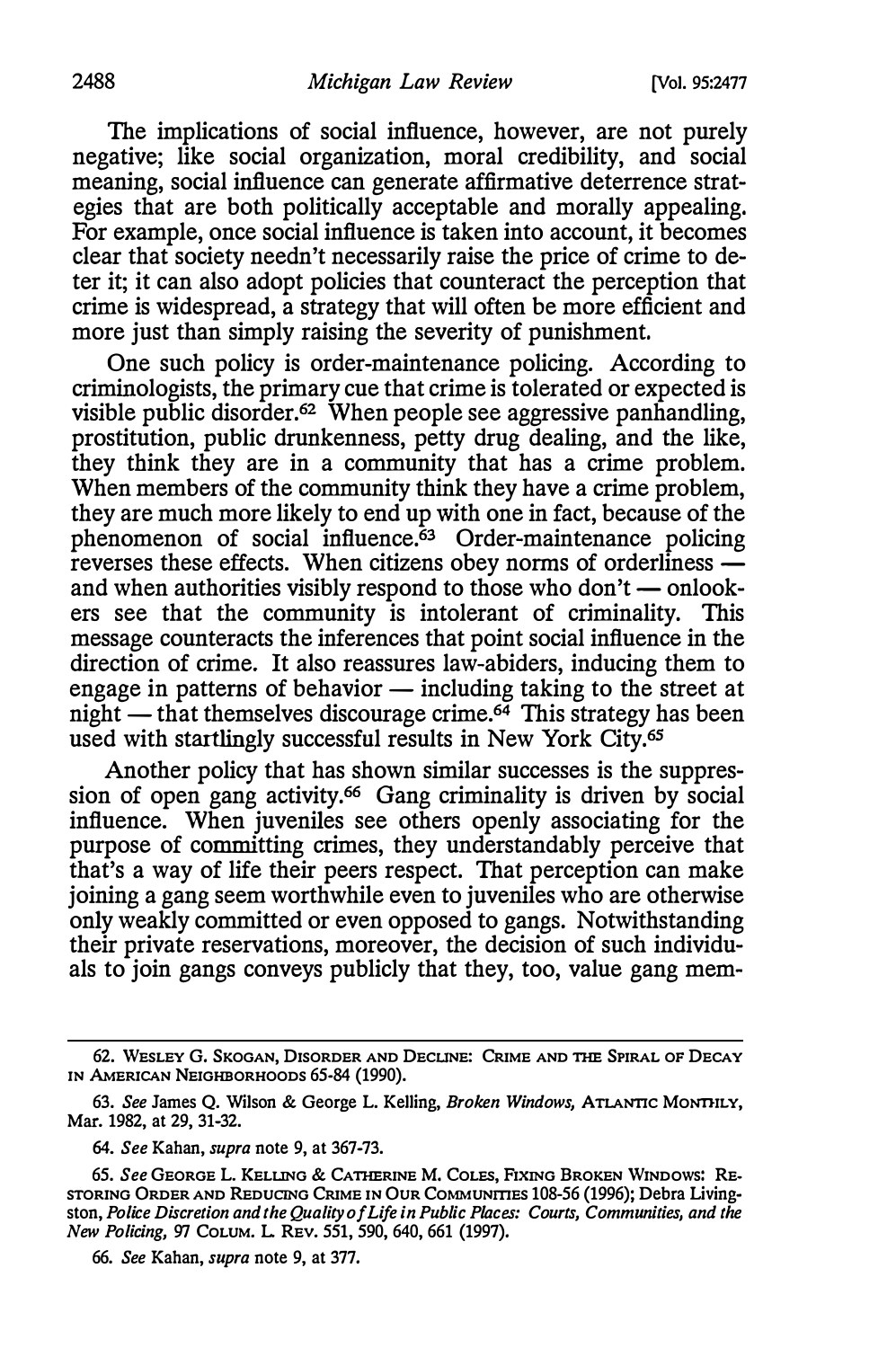bership, a signal that reinforces the pressure on other teens to do the same.67

One way to turn social influence around, then, is to suppress open gang activity. Some cities, like Chicago, do that with gangloitering ordinances that specifically authorize the police to break up public congregations of known gang members.<sup>68</sup> Other cities have achieved the same effect with civil injunctions or with general youth curfews that they enforce specifically against gang members.<sup>69</sup> By preventing gang members from openly displaying their authority, these laws counteract the perception that gang members enjoy a high status in the community. As that perception recedes, so does the perceived reputational pressure to join gangs. And all of this happens without the need to resort to severe penalties for gang-related crime, a tactic that is costly for society, has a dismal track record, and destroys the communities from which gang members come.<sup>70</sup>

# II. KATYAL: MAKING THE VICIOUS LESS SO

Katyal's approach is of a piece with the new deterrence theorizing I've described. His distinctive understanding of substitution uses complex sociological phenomena to enrich the economic view of crime, while employing the rigor of economics to tame sociology.

Much of Katyal's account is critical. He convincingly demonstrates how severe punishments can interact with diverse social phenomena - from stigma to adaptive preferences - in a manner that confounds the prescriptions of the standard economic theory of deterrence.71 These lessons are well worth learning.

I am more interested, however, in mining Katyal's work for positive applications. Unless it can be made to generate politically appealing alternatives to the severe penalties that it criticizes, Katyal's conception of substitution will be politically inert.

Can Katyal's theory be used to construct a politically feasible set of alternative deterrence strategies? I think it can; the key lies in the way in which Katyal's view of substitution constructively reins in the ambitions of deterrence theory. Deterrence theorists usually think in binary terms: individuals can behave either viciously or virtuously, and the point of the law is to make it worth their while

<sup>67.</sup> See DAVID MATZA, DELINQUENCY AND DRIFT 50-54 (1964); JAMES F. SHORT, JR. & FRED L. STRODTBECK, GROUP PROCESS AND GANG DELINQUENCY 75-76 (1965); Gary F. Jensen, Parents, Peers, and Delinquent Action: A Test of the Differential Association Perspective, 78 AM. J. Soc. 562, 565 (1972).

<sup>68.</sup> See CHICAGO, ILL., MUN. CODE § 8-4-015 (1990 & Supp. 1992).

<sup>69.</sup> See Livingston, supra note 65, at 641-42.

<sup>70.</sup> See Kahan, supra note 9, at 373-77.

<sup>71.</sup> See Katyal, supra note 12, at 2442-69.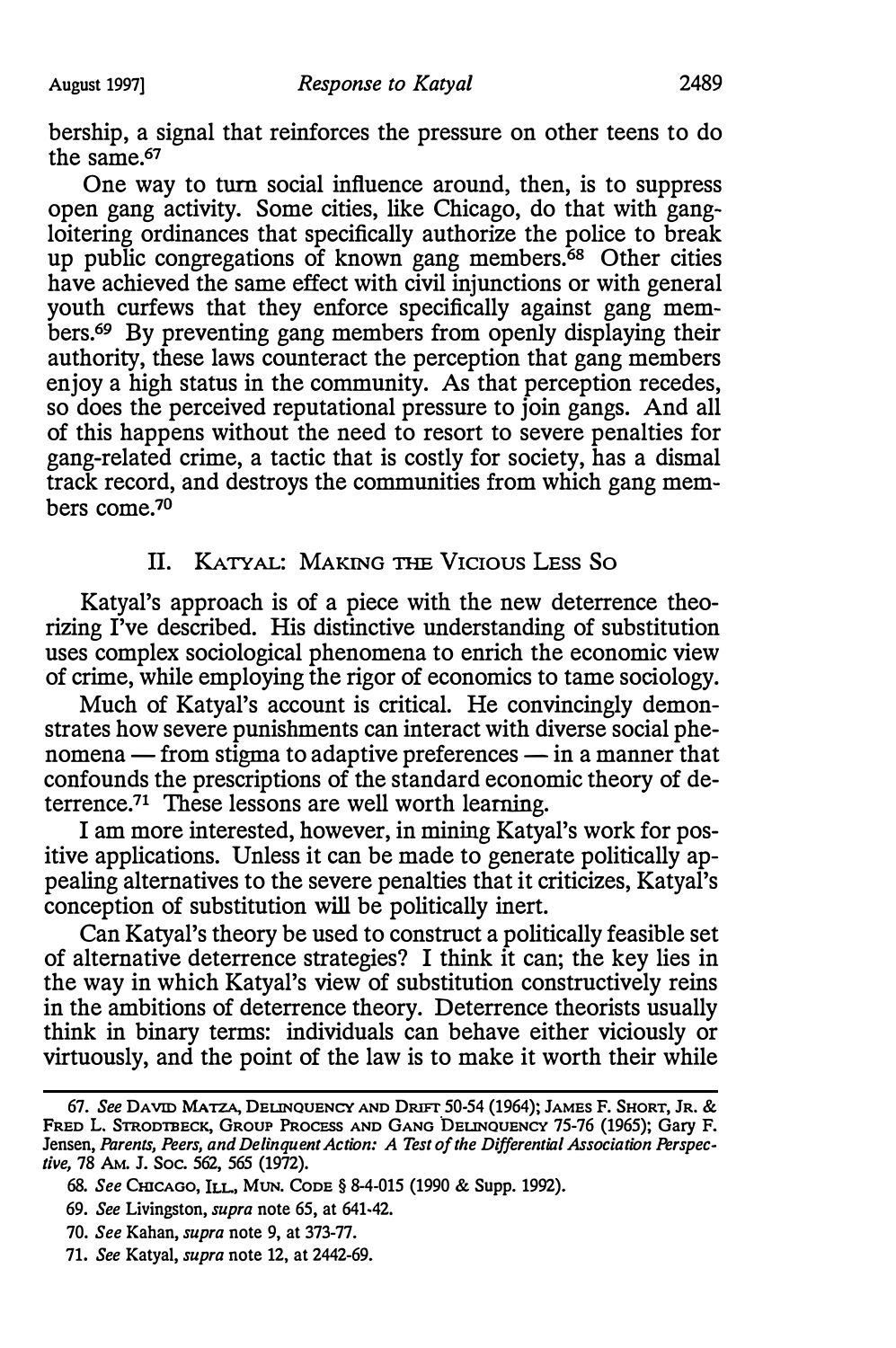to opt for the latter. Katyal's account of substitution makes us see why this might often, in practice, be an unrealistic goal; attempts to coerce people to obey the law can backfire, inducing them to engage in even more pernicious forms of criminality.<sup>72</sup> We are more likely to succeed, however, if we set our sights on making criminal offenders choose less, rather than more, harmful species of wrongdoing.73 Once we master the intricacies of Katyal's account, we'll be able to make the vicious less so even if we can't make them substitute virtue for vice.

Or at least that is the promise of Katyal's theorizing. In the remainder of this essay, I will try to give a sense of the potential utility of Katyal's understanding of substitution by speculating about a number of positive applications of it. Nevertheless, as Katyal himself recognizes, the main project of translating Katyal's insights into usable policies remains to be done.

# A. Income Effects: Pornography and Rape

For starters, Katyal's attention to income effects suggests a counterintuitive justification for raising the severity of punishments for pornography: namely, that doing so might diminish the income of men who would consume as much or even more of it as before but who would as a result be less inclined to engage in rape.

If we want to reduce the incidence of rape, the standard economic theory of deterrence suggests that we should raise the expected punishment for it. But this approach faces practical difficulties. Rape is already punished with fairly lengthy prison terms. Making the punishment for rape even more severe might thus be difficult and would certainly be costly.74 Moreover, to the extent that we are able and willing to make prison sentences for rape substantially more severe, doing so undermines marginal deterrence: if the punishment for rape were life imprisonment, for example, then a rapist might be more likely to kill his victim and any other witnesses, since doing so would expose him to relatively little additional punishment (particularly in states without the death penalty) while reducing the likelihood that he would be convicted of the rape.

If we accept Katyal's account of income effects, however, then an alternative to increasing the penalty for rape would be to raise the expected punishment for possession of hard-core pornography, conduct that is substantially underregulated under existing obscen-

<sup>72.</sup> See id. at 2389-401.

<sup>73.</sup> See id. at 2429-30, 2463.

<sup>74.</sup> Punishing rape with the death penalty is foreclosed by the Supreme Court's current Eighth Amendment jurisprudence. See Coker v. Georgia, 433 U.S. 584 (1977).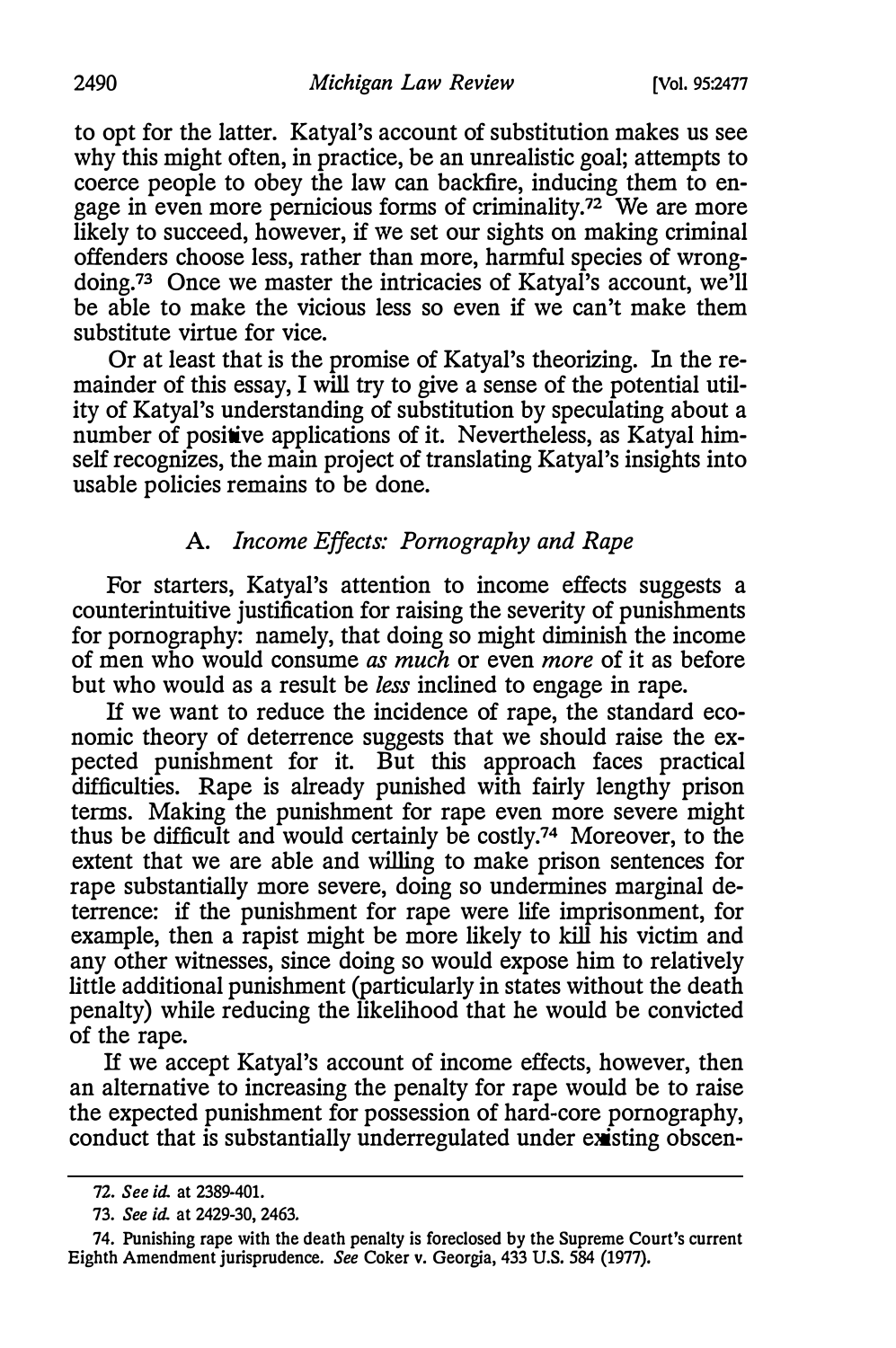ity laws.75 Assume, as seems to be the case, that men who rape are likely to be avid consumers of pornography.76 Assume further, as also seems to be the case, that for many men pornography is addictive $77$  — that is that the demand for pornography is relatively inelastic relative to its price (including the expected punishment for possessing it). If this is so, then we might expect increasing the expected punishment for pornography to reduce the incidence of rape through what Katyal calls a "Y-optimality" effect: as the expected penalty for pornography goes up, consumption of it diminishes pornography addicts' "income" (i.e., the tolerance for risk of criminal punishment); those of them who happen to be rapists have less income (in that sense) to expend on the even-more-costly offense of rape and thus commit that crime less frequently. Indeed, it's even possible, under these circumstances, that pornography addicts will plow the "income" saved from forgone rapes back into the consumption of pornography, in which case pornography would, for these men, exhibit the characteristics of a Giffen good. Thus, raising the price of pornography won't make the consumers of it virtu- $\overline{\text{ous}}$  - on the contrary, they consume just as much and possibly even more of it; but it will make them less vicious, insofar as they will rape less frequently.

This account confounds the conventional arguments about the wisdom of punishing the use of pornography. To the extent that pornography and rape are substitutes for each other, the standard economic view counsels against raising the expected punishment for use of pornography. As the expected punishment for using pornography increases, the marginal punishment for rape goes down, which we should expect to increase the incidence of rape to some

76. See, e.g., DENNIS Howrrr & GUY CuMBERBATCH, PORNOGRAPHY: IMPACTS AND IN-FLUENCES 43 (1990) (reviewing social science evidence that sex offenders display greater use of pornography than do nonoffenders); W.L. Marshall, The Use of Sexually Explicit Stimuli by Rapists, Child Molesters, and Nonoffenders, 25 J. SEX REs. 267, 279 tbl. 2 (1988) (finding that 83% of rapists as opposed to 29% of nonoffenders consume hard-core pornography).

77. See, e.g., FINAL REPORT, supra note 75, at 77 (comments of Commissioner Dobson); David Mura, A Male Grief: Notes on Pornography and Addiction, in MEN CONFRONT POR-NOGRAPHY 123 (Michael S. Kimmel ed., 1990).

<sup>75.</sup> See 1 ArroRNEY GENERAL'S CoMMN. ON PORNOGRAPHY, FINAL REPORT 366-72 (1986) [hereinafter FINAL REPORT] (noting the underenforcement of existing obscenity laws, which would apply to most hard-core pornography). The mere possession of obscene matter in the home is, of course, constitutionally protected. See Stanley v. Georgia, 394 U.S. 557 (1969). However, obtaining obscenity - even through mail order placed from the home or through a home modem, not to mention through a commercial transaction outside the home  $-$  is not constitutionally protected. See United States v. Thomas, 74 F.3d 701, 710 (6th Cir.), cert. denied, 117 S. Ct. 74 (1996); see also United States v. Orito, 413 U.S. 139, 141 (1973) (holding that the constitutional right to home possession of obscenity does not entail "a correlative right to receive it, transport it, or distribute it"). Consequently, strictly enforcing existing laws against the distribution of obscene materials would expose the vast majority of hard-core pornography consumers (i.e., all of those who obtain their pornography from others rather than making it themselves) to criminal penalties.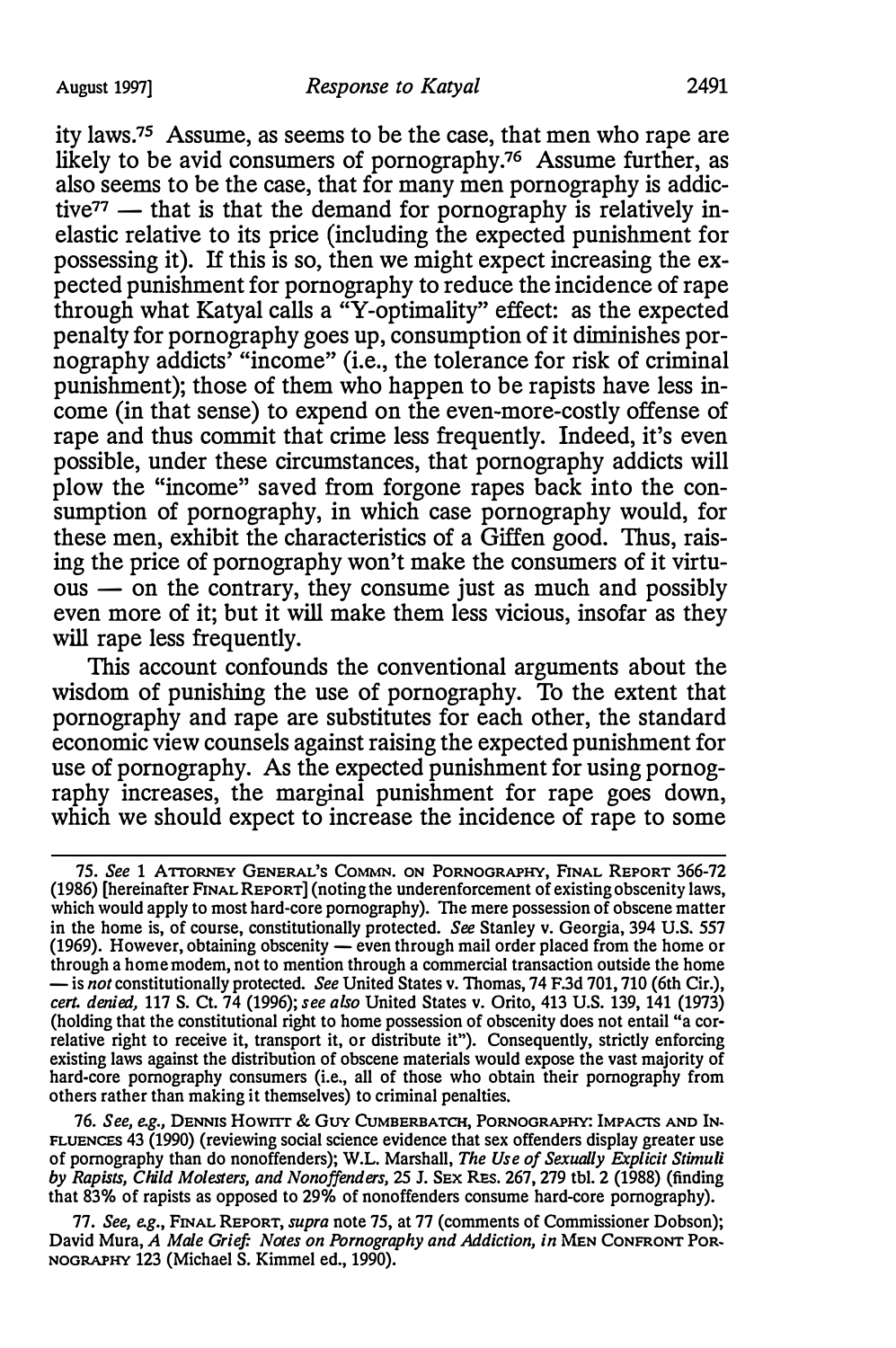degree. Indeed, if we wish to reduce the incidence of rape, we should make the price of (including the expected punishment for) using pornography lower, which should induce at least some potential rapists to substitute pornography (along with activities such as masturbation) for rape.<sup>78</sup> What this account overlooks, Katyal's theory implies, is how the potential income effects associated with changing the price of pornography might well dominate the hypothesized substitution effects.

According to the feminist critique of pornography, the standard economic view overlooks something else: the preference-shaping effects of pornography. This account holds that exposure to pornography creates an appetite for rape (or, to the same effect, reduces inhibitions against it).<sup>79</sup> If that's so, then the preferenceshaping effect might dominate the substitution effect when we lower the price of (including, again, punishment for) pornography relative to rape, and thus still produce a net increase in rapes. On this account, it makes sense to raise the price of pornography in order to reduce consumption of it and thereby dampen the appetite for rape.

Katyal's theory, as I've adapted it, takes issue with the feminist position as well. The income-effects argument supports raising the price of pornography *not* because doing so will reduce consumption of pornography  $-$  indeed, it could even increase it  $-$  but because doing so will reduce the inclination of those consuming pornography to hazard the penalty for rape. Because they end up in the same place  $-$  increased penalties for pornography  $-$  it might not seem to matter which mechanism  $-$  Katyal's or the feminists'  $$ explains the reduced incidence of rape. But insofar as there is reason to doubt the preference-shaping mechanism as an empirical matter, Katyal's income-effects argument strengthens the case for regulating pornography as a means of reducing sexual violence. For Katyal's income-effects argument works even if, as many have speculated, 80 the correlation between consumption of pornography and commission of rape is the product of some unidentified third cause.81

<sup>78.</sup> See generally RICHARD A. POSNER, SEx AND REASON 366·67 (1992) (hypothesizing this and other possible effects).

<sup>79.</sup> See CATHARINE A. MACKINNON, TOWARD A FEMINIST THEORY OF THE STATE 138-45 (1989). See generally Diana E.H. Russell, Pornography and Rape: A Causal Model, 9 PoL. PsYCHOL. 41 (1988) (surveying empirical and experimental research on this effect).

<sup>80.</sup> See Posner, supra note 78, at 367-71.

<sup>81.</sup> Another possibility is that the preference-shaping mechanism and the income·effects mechanism will reinforce each other as the expected punishment for using pornography increases: men who aren't addicted to pornography will consume less and thus be less stimulated to rape by exposure to pornography; men who are addicted to pornography will consume as much or more of it but be discouraged from raping by reduced "income."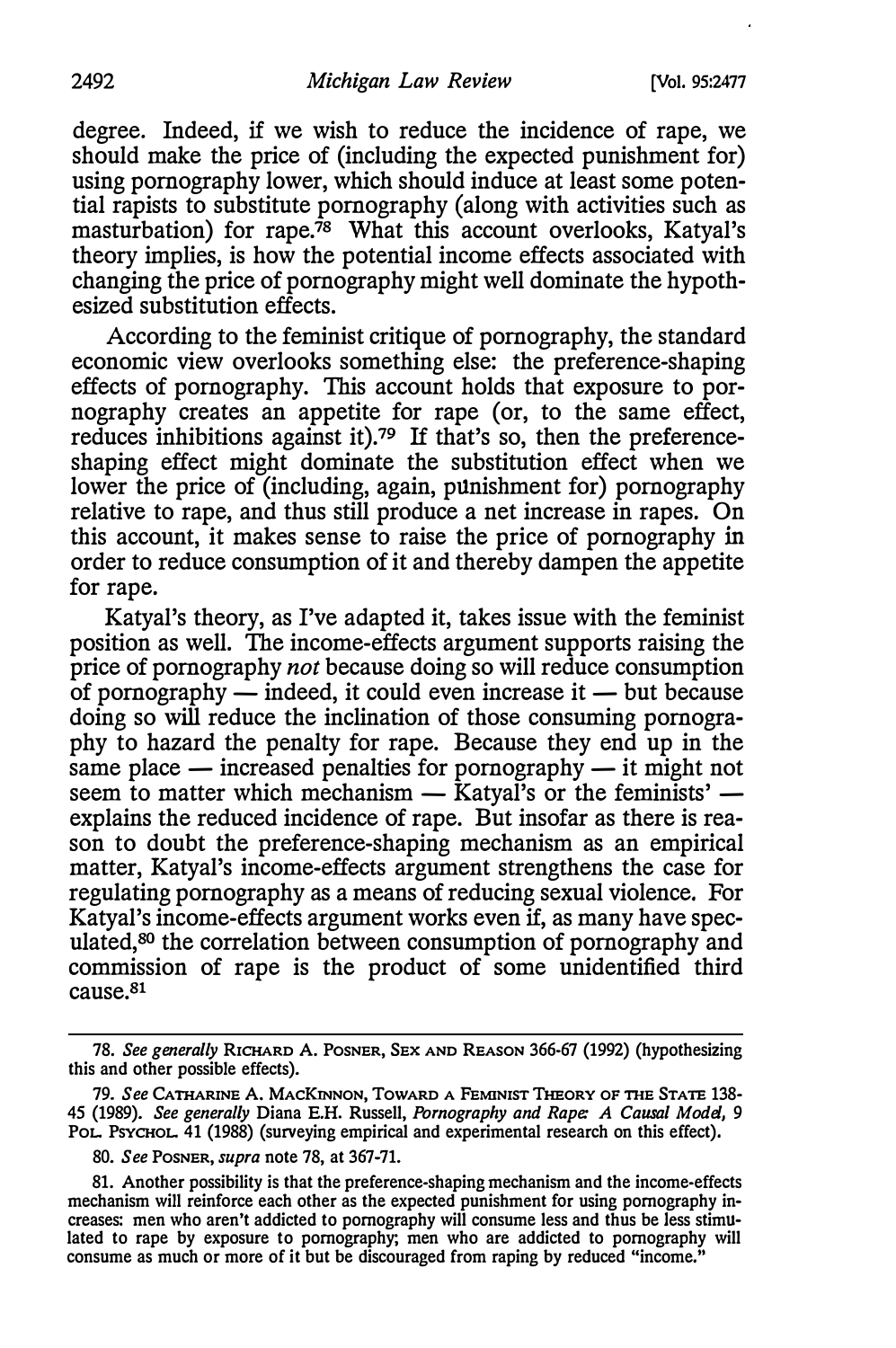Of course, this adaptation of Katyal's position remains subject to significant empirical questions. It assumes, for one thing, that potential rapists' demand for pornography exhibits less elasticity (and thus less responsiveness to increased punishment) than does their demand for rape. If we believe that men are more likely to be addicted to pornography than to rape, then that's a plausible assumption, but it's still no more than that.

Katyal's account of "Y-optimality" and Giffen goods also assumes something a good deal less intuitive, namely, that income effects will constrain the commission of diverse nonmarket crimes. It's pretty easy to see how raising the market price of a commodity - whether an automobile or an illicit drug - reduces the power of a person who buys it to purchase other commodities: after paying the higher price for one commodity, the individual has less money to buy others. But it's less easy to see how income effects constrain the commission of nonmarket crimes  $-$  for example, rape, arson, robbery, and other offenses that don't involve cash transactions once the expected punishment of one goes up; for that to be so, we have to imagine that the willingness of individuals to commit crimes is constrained by a generic tolerance for expected punishment, such that if we raise the expected punishment for one crime, an individual offender will have less of that tolerance available to expend on other crimes. Maybe criminals behave as if they were buying crimes on a fixed punishment-risk budget, but it's not obvious that they do.

Nevertheless, I don't regard these sorts of empirical doubts as decisive. Given the potential returns from Katyal's ingenious adaptation of "income effects" to criminal-law policy, his account is at least plausible enough to justify further study and experimentation.

# B. Extremeness Aversion: Guns in Schools and Alternative Sanctions

One of the most intriguing but also least developed proposals in Katyal's article is that the law should exploit the phenomenon of extremeness aversion.82 In many real-world settings, society has a decided preference between two forms of misconduct that seem to compete with each other on more-or-less even terms in the minds of criminals. The way to influence criminals to choose the less harmful crime, Katyal argues, is to "construct" third options that are preferable to neither form of misconduct but that nevertheless induce criminals to revise upward their valuation of the socially preferred form, which now strikes them as a sensible "middle ground" between extremes.

<sup>82.</sup> See Katyal, supra note 12, at 2463.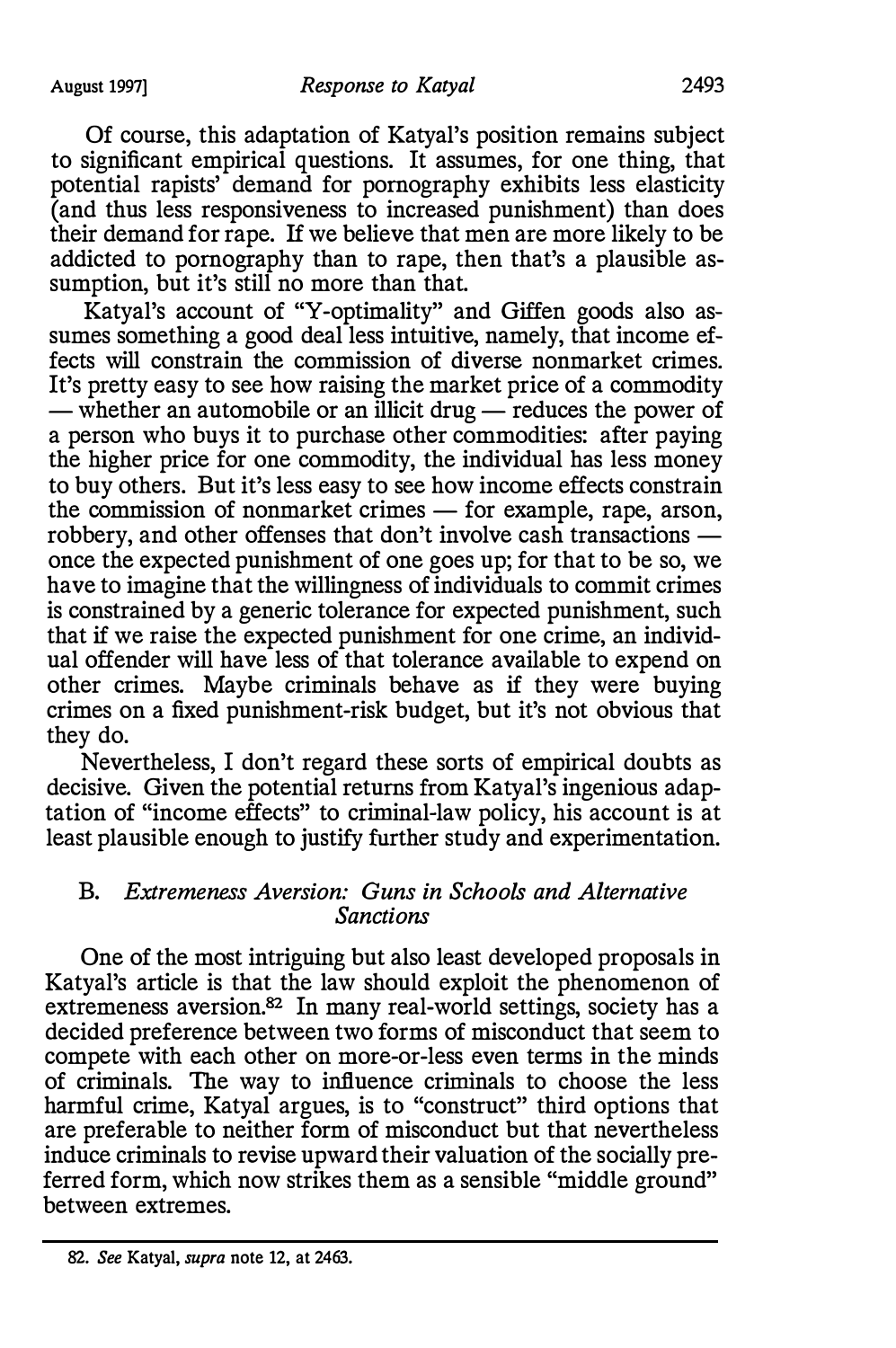The question, though, is whether we are sufficiently sophisticated about how to construct these magic third options. Reconsider the case of guns in schools. Students might view knives and guns as relatively clear substitutes: knives have less panache, but guns are more expensive and subject their possessors to bigger penalties. Society, of course, strongly prefers that students arm themselves with knives. Can society construct a third option that induces students to view knives as a sensible "middle option"? Could we induce students to frame their options this way by reducing, or even eliminating, the punishment for possession of brass knuckles, box cutters, or mace? I doubt it. Maybe other plausible third-option candidates exist, but identifying them in this context, and in others, calls for close collaboration between law enforcement officials and street-wise administrators.

One setting in which I can more readily imagine Katyal's insights on extremeness aversion having some application, however, is that of alternative sanctions. Fines, as I've emphasized, are a politically unacceptable alternative to imprisonment for expressive reasons: they seem to say that society is pricing rather than condemning the wrongdoer's conduct.<sup>83</sup> The social meaning of fines, however, is constructed at least in part by the availability of imprisonment itself: fines seem to express moral ambivalence precisely because imprisonment condemns so unequivocally. Katyal's emphasis on extremeness aversion suggests that if we alter the frame of reference by adding a third sanction that condemns even less forcefully we might be able to induce the public to view criminal fines as sufficiently expressive to be acceptable.

Prosecutorial diversion might work for this purpose. Under this practice, the prosecutor agrees to dismiss or to refrain from filing criminal charges in exchange for a monetary payment.<sup>84</sup> Since the whole point of diversion is to give the offender a chance to buy his way out of the stigma associated with a criminal conviction, this disposition seems even more vulnerable than an ordinary fine to being interpreted as a mere "pricing" mechanism. It seems clear for this reason that prosecutorial diversion  $-$  which is in fact quite common in Europe<sup>85</sup> — wouldn't be politically acceptable as an alternative to imprisonment in America. But Katyal's argument suggests that diversion needn't be politically acceptable on its own in order to be a useful addition to the inventory of alternative sanctions. For even if it were almost never employed, the existence of the diversion option might enhance the political acceptability of or-

<sup>83.</sup> See supra text accompanying note 35.

<sup>84.</sup> See Michael Tonry & Mary Lynch, Intermediate Sanctions, in 20 CRIME & JUSTICE: A REVIEW OF RESEARCH 99, 128 (Michael Tonry ed., 1996).

<sup>85.</sup> See id. at 128-29.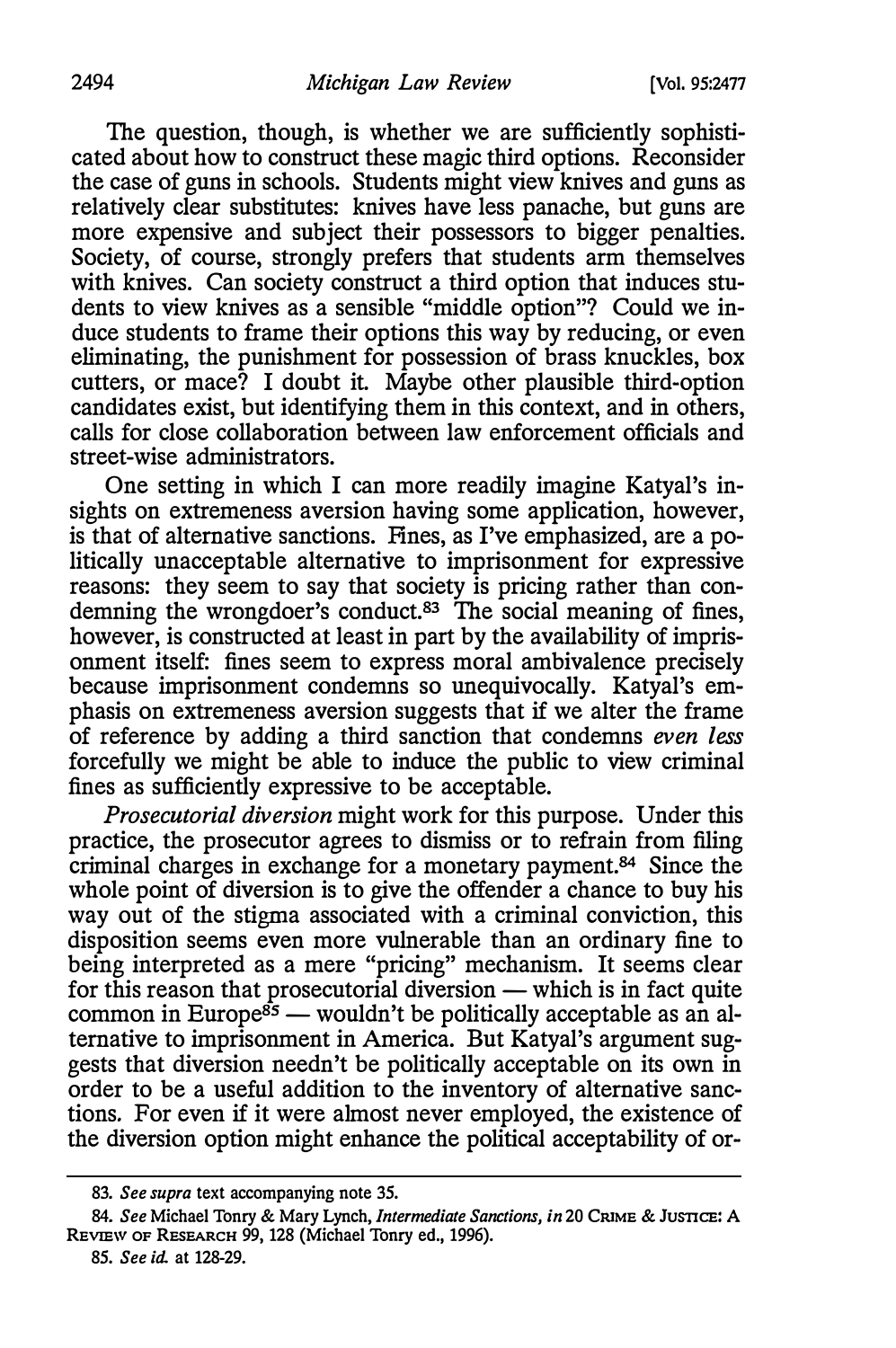dinary fines: when framed only with imprisonment, fines seem expressively ambiguous; but when framed with imprisonment and diversion, they might appear at least moderately condemnatory. And moderation might be enough to satisfy the public appetite for condemnation given the phenomenon of extremeness aversion.

In any event, seeing whether diversion would have this effect on the political acceptability of fines seems like a worthwhile experiment. Whether politically self-interested legislators and prosecutors can be persuaded to set the experiment up, of course, is another question.

# C. Income Effects: Heroin vs. Crack

A final example of how Katyal's insights can be used to generate affirmative prescriptions is one that he himself would reject: the substitution of heroin for crack. While Katyal suggests that it's worse for drug users to consume heroin,<sup>86</sup> many would dispute this characterization. Among them would be most African-American residents of the inner city, who view crack as uniquely destructive of their communities.<sup>87</sup> Most law-enforcement officials would likewise disagree with the proposition that society is better off when drug users take crack; indeed, some attribute part of New York City's recent crime drop to the resurgent popularity of heroin, which, unlike crack, is alleged to dissipate aggression and hence lessen addicts' criminal propensities.<sup>88</sup>

So what Katyal describes as an unintended policy misfire  $$ namely, greater consumption of heroin in the wake of dramatically  $increased$  penalties for crack  $-$  might be better described as a fortuitous policy success. Could the same result have been achieved in a less costly or severe manner? Katyal's reasoning suggests that merely lowering the price of heroin  $-$  by, say, reducing the expected penalty for distributing it  $-$  would likely have induced some crack users to substitute heroin. But such a policy presumably also would have had the undesirable consequence of increasing demand for heroin among noncrack users. Raising the price of heroin (by increasing the expected penalty) presumably wouldn't have done that, but it still might have stimulated substitution of heroin for crack, Katyal's account implies,<sup>89</sup> because of a Giffen goods effect. If so, and if that result could have been achieved by raising the penalty for heroin only a modest amount, then perhaps that policy

<sup>86.</sup> See Katyal, supra note 12, at 2406, 2462.

<sup>87.</sup> See Randall Kennedy, The State, Criminal Law, and Racial Discrimination, 107 HARV. L. REV. 1255 (1994).

<sup>88.</sup> See, e.g., Clifford Krauss, Mystery of New York, the Suddenly Safer City, N.Y. TIMES, July 23, 1995, § 4, at 1.

<sup>89.</sup> See Katyal, supra note 12, at 2435-38.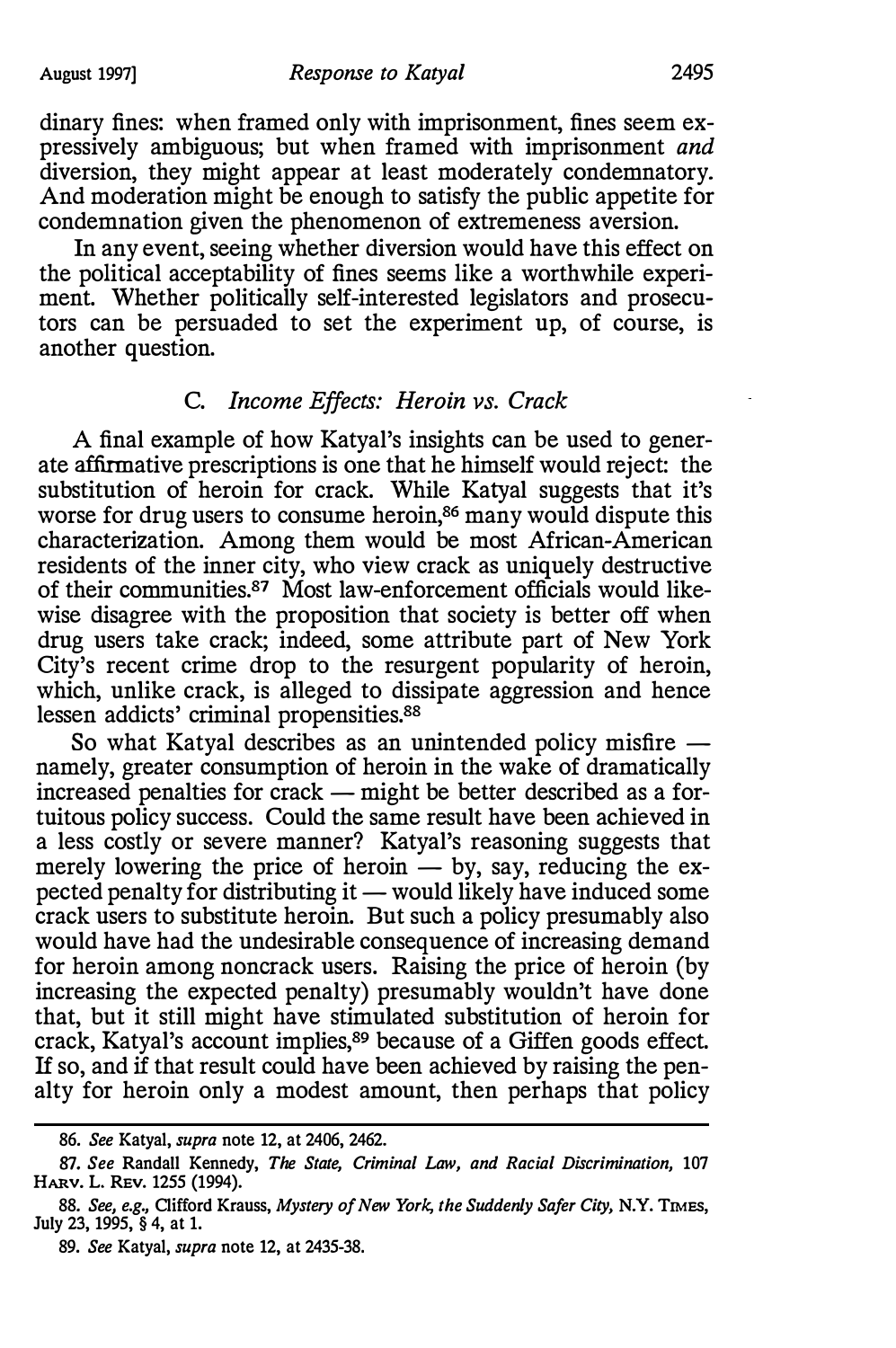would have been better — from both an economic perspective and a moral one  $-$  than was the policy of increasing crack penalties so dramatically.

Assuming these speculations are grounded in empirical fact, the substitution of heroin for crack  $-$  by whatever mechanism  $-$  dramatically illustrates the moral consequences of Katyal's general way of thinking. The object of the substitution strategy isn't to win the war on drugs but only to contain the enemy within territory that we are willing to cede. Indeed, there's something almost demoralizing about saying that the object of our anticrack policy is to increase heroin addiction. But if that's the most effective way to limit the scourge of crack, then maybe we should be willing to settle  $-$  as Katyal implies we should  $\sim$  for making the vicious less so.

### CONCLUSION

The concept of deterrence means different things to different people. To some, including many politicians, it is essentially a buzzword: by advocating it, one signals one's commitment to a certain style of response to the frightening needs and demands of the impoverished. To others, including many academics, it is an intellectual abstraction: deterrence is a puzzle to be solved by formal modeling, or a foil to be battered to prove that some other abstract "theory" supplies the "truth" about criminal law. For still others, including many ordinary citizens, deterrence is a disguise to obscure  $-$  from others and even from themselves  $-$  the contentious evaluative judgments that underlie their positions on issues like the death penalty and gun control.

The question that I've tried to address in this essay is whether deterrence can also be a practical framework for those who want to solve America's crime problems on morally acceptable terms. It certainly ought to be. Crime threatens the welfare not only of those who are victimized by it, but of whole communities, whose members' life prospects are foreshortened by the destructive impact of crime on the institutions that instill the capacities of productive citizenship. Deterring crime should therefore be regarded as a primary aim of social welfare policy.

But it can't be so conceived against the background of the prevailing economic and sociological understandings of crime control. The former's strategies for "raising the price" of crime are far too costly, both morally and economically. The latter's focus on ending inequality is so politically infeasible that advocating it is tantamount to withdrawing entirely from public deliberations on crime.

The task for the next generation of deterrence theorists is to identify morally and politically acceptable law-enforcement strategies that themselves ameliorate the social conditions that cause